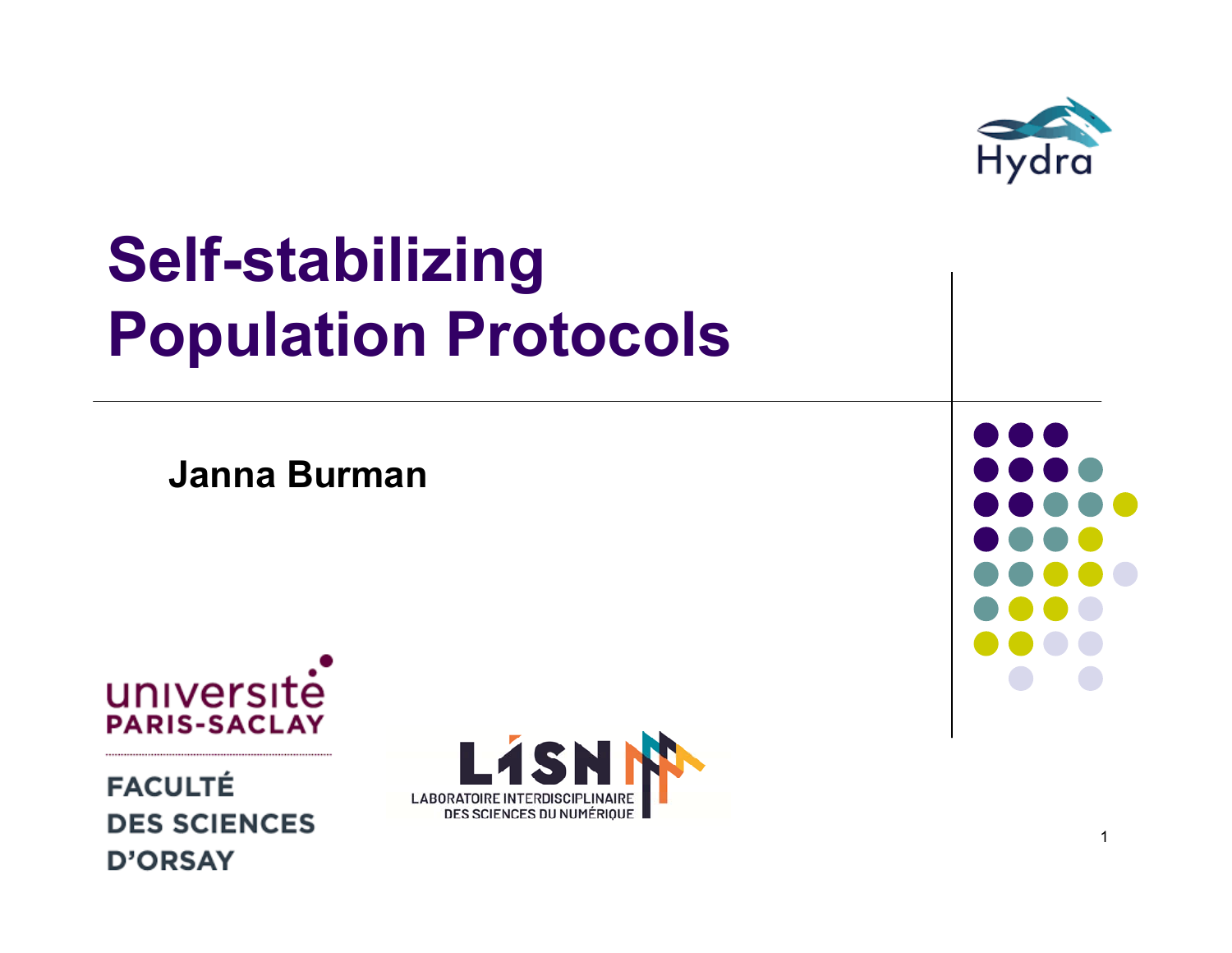

0 E.g., whether 10% of the population has an elevated input value?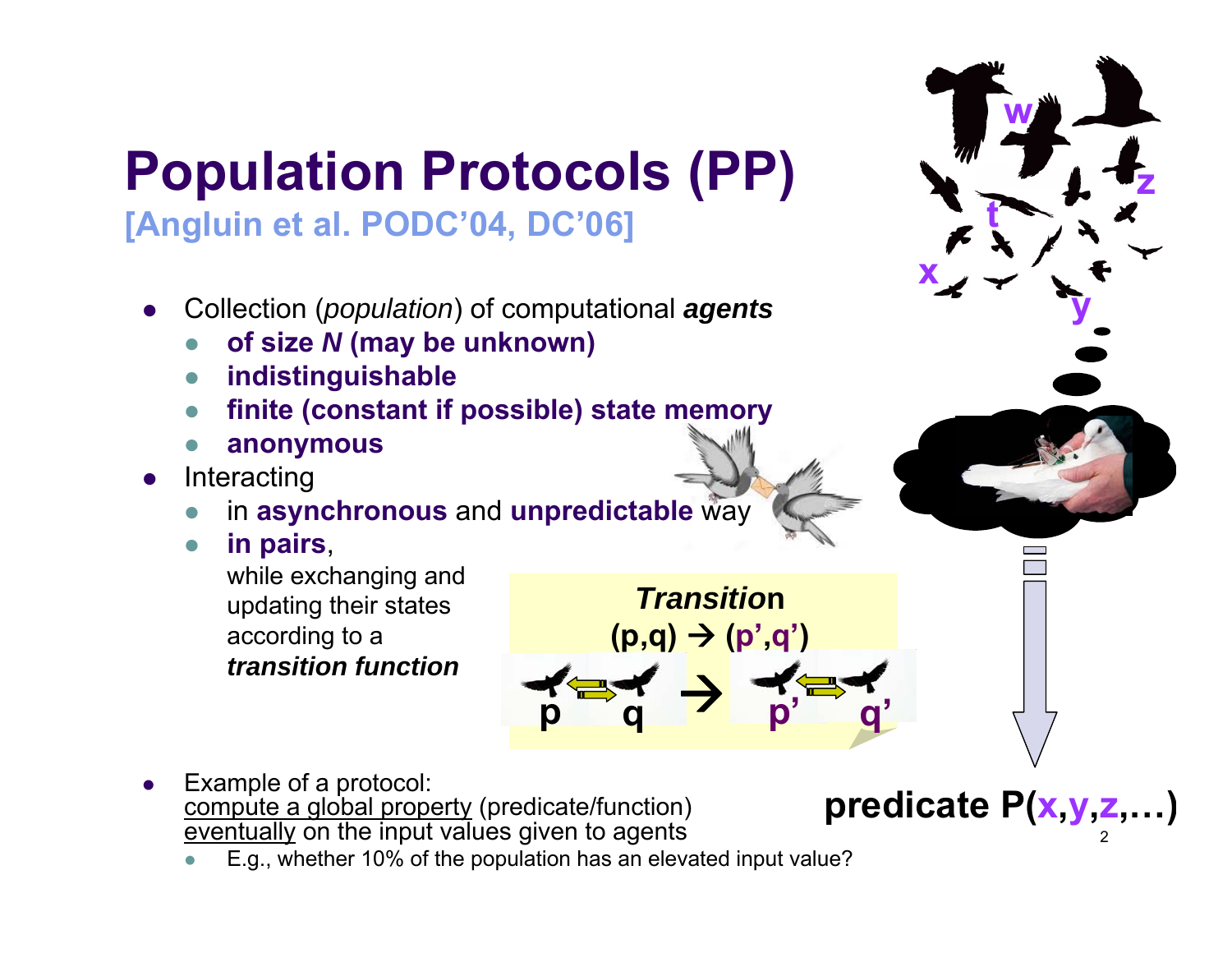# **PP Motivating scenarios**

- $\bullet$  **Passively mobile sensor networks**
	- $\bullet$ ZebraNet [ASPLOS'02] (wildlife tracking)
	- $\bullet$ EMMA [WCMC'07] (pollution monitoring)
- $\bullet$  **Social networks** propagation of:
	- $\bullet$ trust [Diamadi, Fischer: J.Nat.Sci'01]
	- $\bullet$ rumors [Daley, Kendall: J.Inst.Math.Appl'65]
	- $\bullet$ epidemics [Bailey:75] [Herbert et al: SIAM'00]
- 0 **Chemical Reaction Networks**  dynamics of well mixed solutions<br>[Gellespie 77], [Soloveichik, Cook, Winfree, Bruck: NC'08], [Doty: SODA'2014]
- 0 **Gene regulatory networks** [Bower, Bolouri: MIT press 2004]
- 0 **Game Theory** repetitive games of N-participants [Bournez, Chalopin, Cohen, Koegler, Rabie: OPODIS'11]





**Wireless NetworksScreening Performance PICO**



fraction of the Organic Chemistry Network (~0.001%). Here, the nodes represent chemical compounds, which are connected by directed arrows representing chemical reactions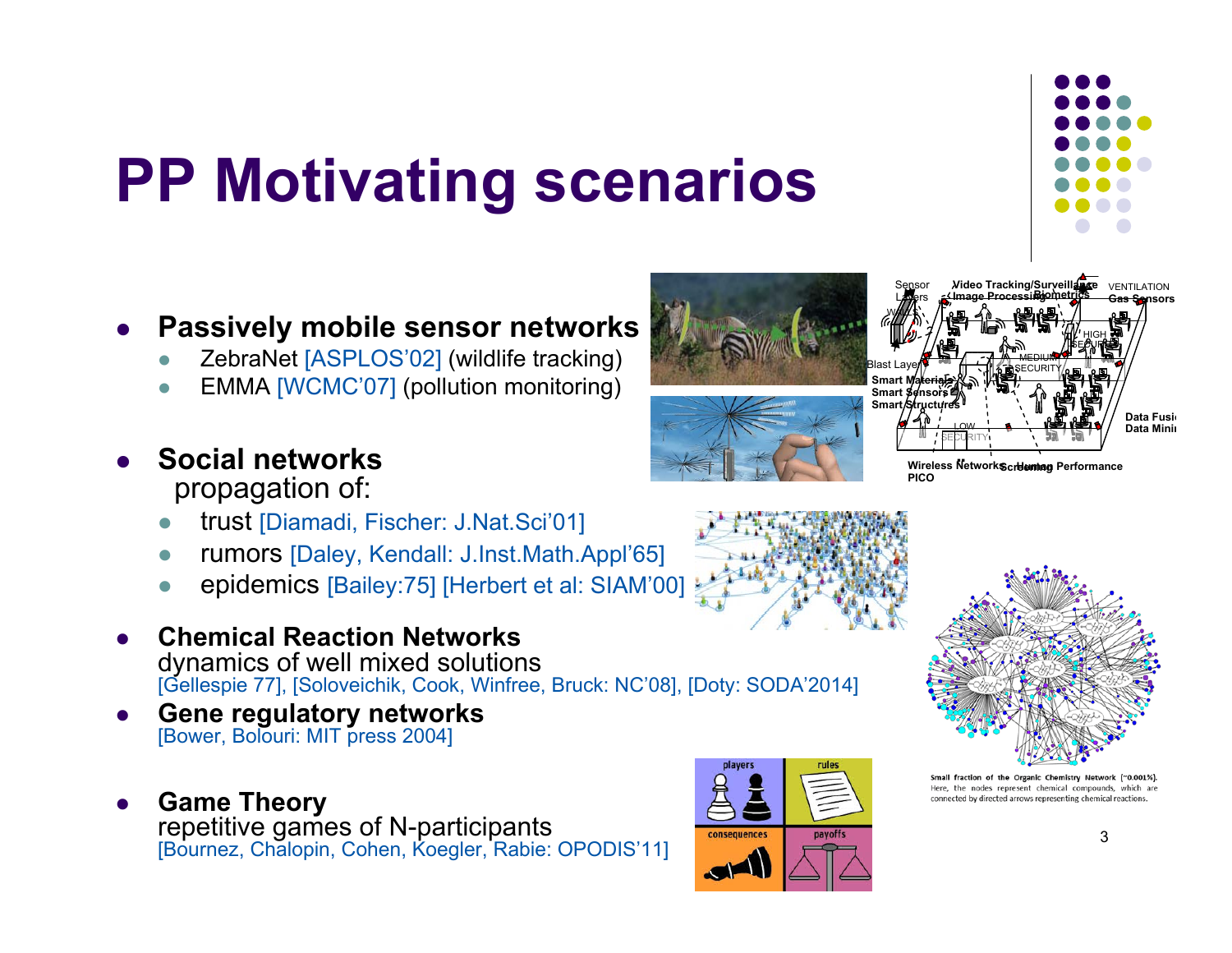### **Interaction graph** and **executions**

#### *Interaction Graph*

- $\bullet$ nodes = agents
- $\bullet$ edge  $(u,v)$  = possible interaction
- $\bullet$ weakly connected
- $\bullet$ **Frequently and in this talk - a complete graph complete graph**

#### **At each step, a pair of agents to interact is chosen**

**→ Execution**: infinite sequence of such steps → from one *configuration Ci* to another Ci+1, updated by transitions of chosen agents' pairs:

C 0, C1, C 2, C 3, C 4, …

#### 4or of counts of states

*Configuration*:

a vector of agents' states



*initiator initiator***u**

**edge/interaction edge/interaction (u,v)**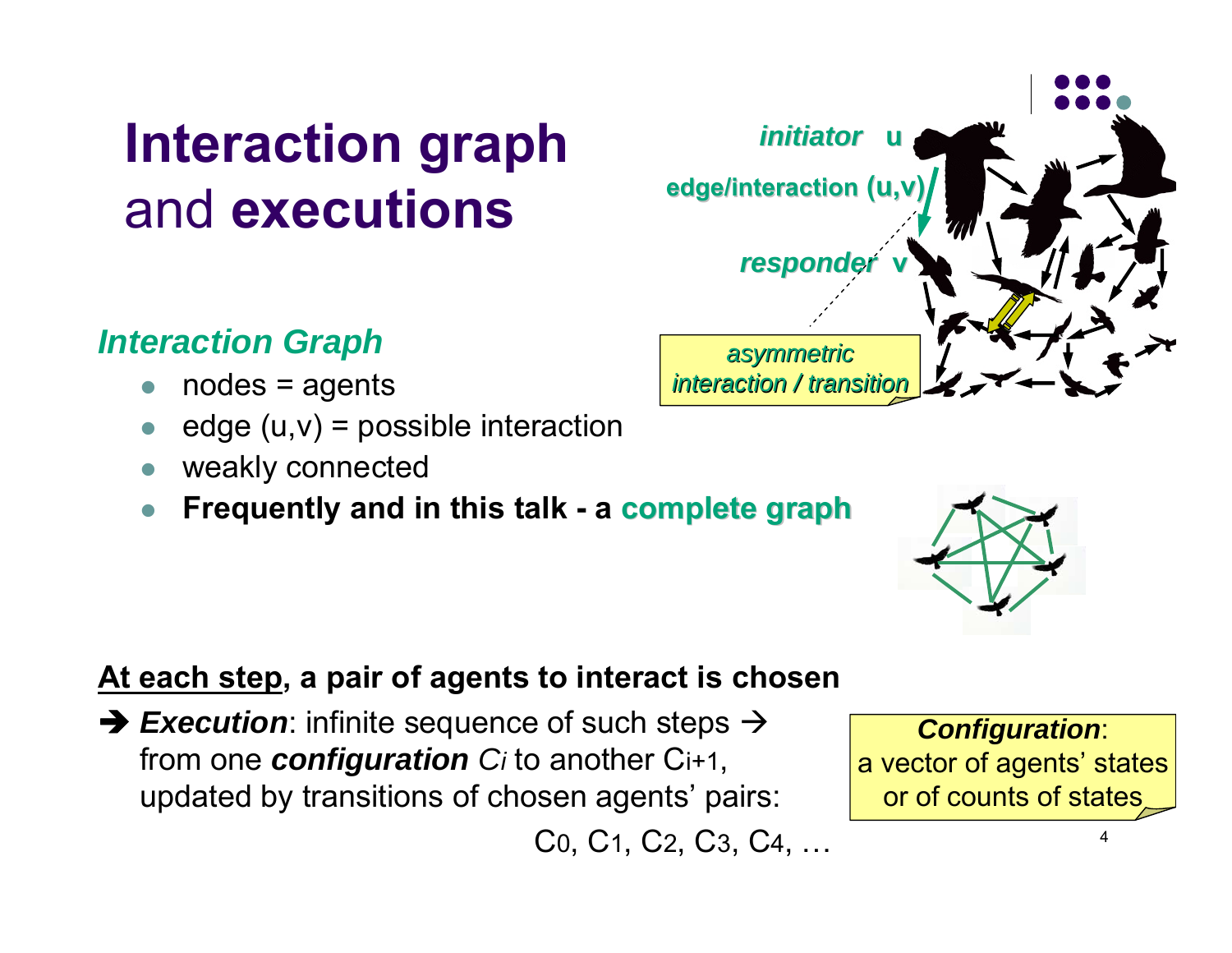## **Fair executions**

#### *Fairness Fairness*

- $\bullet$  *Weak* every pair of agents interacts infinitely often
- $\bullet$  *Probabilistic (Random Scheduler) Probabilistic (Random Scheduler)* at each step, a pair of agents is chosen to interact **uniformly at random**
- 0 *Global Global*  an infinitely often reachable configuration is reached eventually
	- Probabilistic Fairness Probabilistic Fairness Global Fairness w.p.1 Global Fairness w.p.1



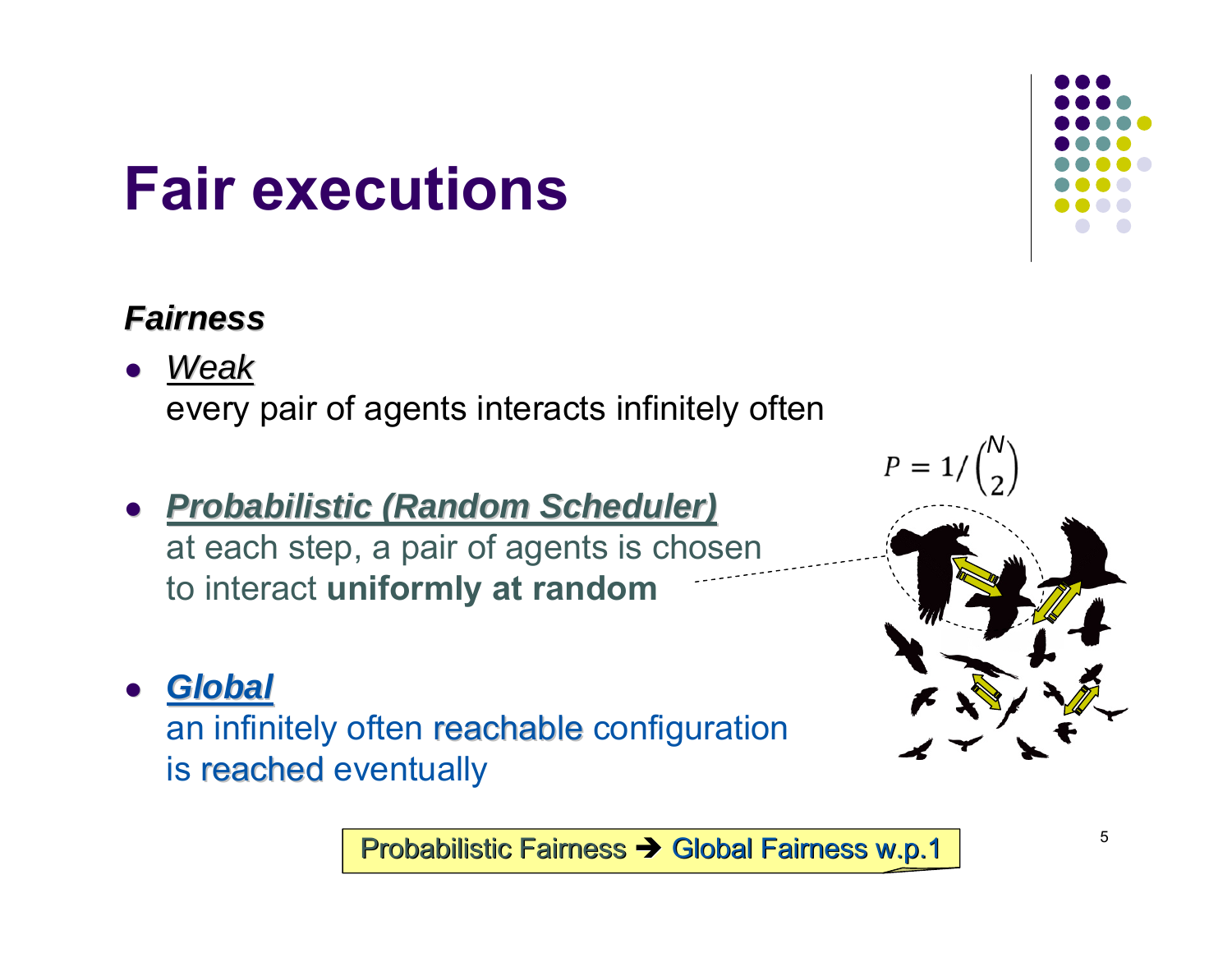

*Probabilistic Fairness Probabilistic Fairness Global Fairness w.p.1 Global Fairness w.p.1*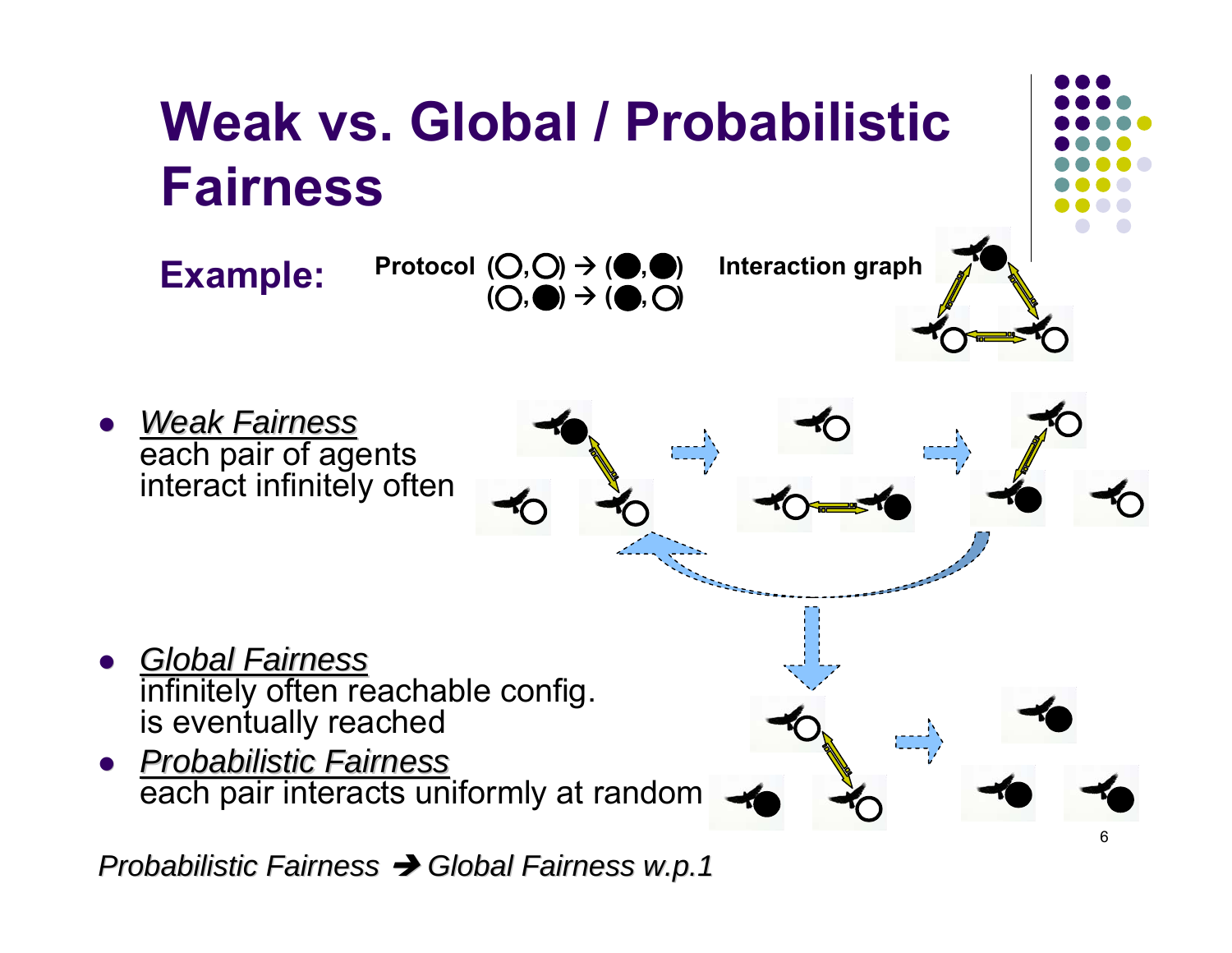

**Memory Space** complexity: in number of different possible **memory states** (or bits) per agent in the protocol

**Time** complexity

Under random fairness (scheduler):

by *parallel time* = the number of interactions (whp or in expectation) until **stabilization** divided by N

 $\bullet$  Per parallel time unit, each agent participates in O(1) interactions in average

> *until stabilization*to the correct output/behavior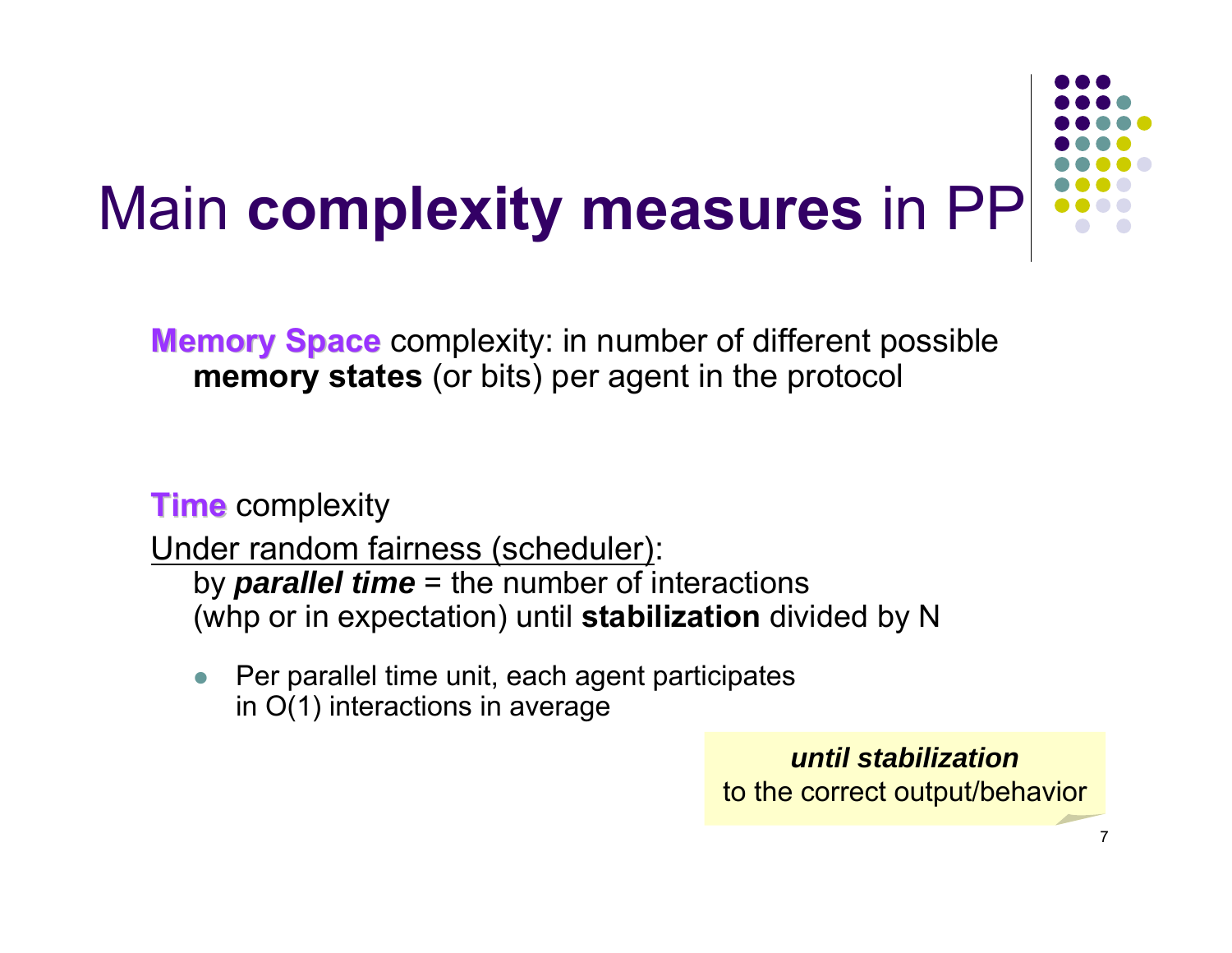## **Self-stabilization** [Dijkstra'74]

**Motivation:** unreliable, hardly accessible devices subject to any number of **transient failures**, e.g. volatile memory corruptions, communication faults, topological changes, crashes with recovery to a bad state

*Self-Stabilization***to correct configurations**

#### *Self-stabilizing protocol:*

starting from an **arbitrary configuration**, reaches (barring additional faults) *correct configurations* eventually (and stays correct)



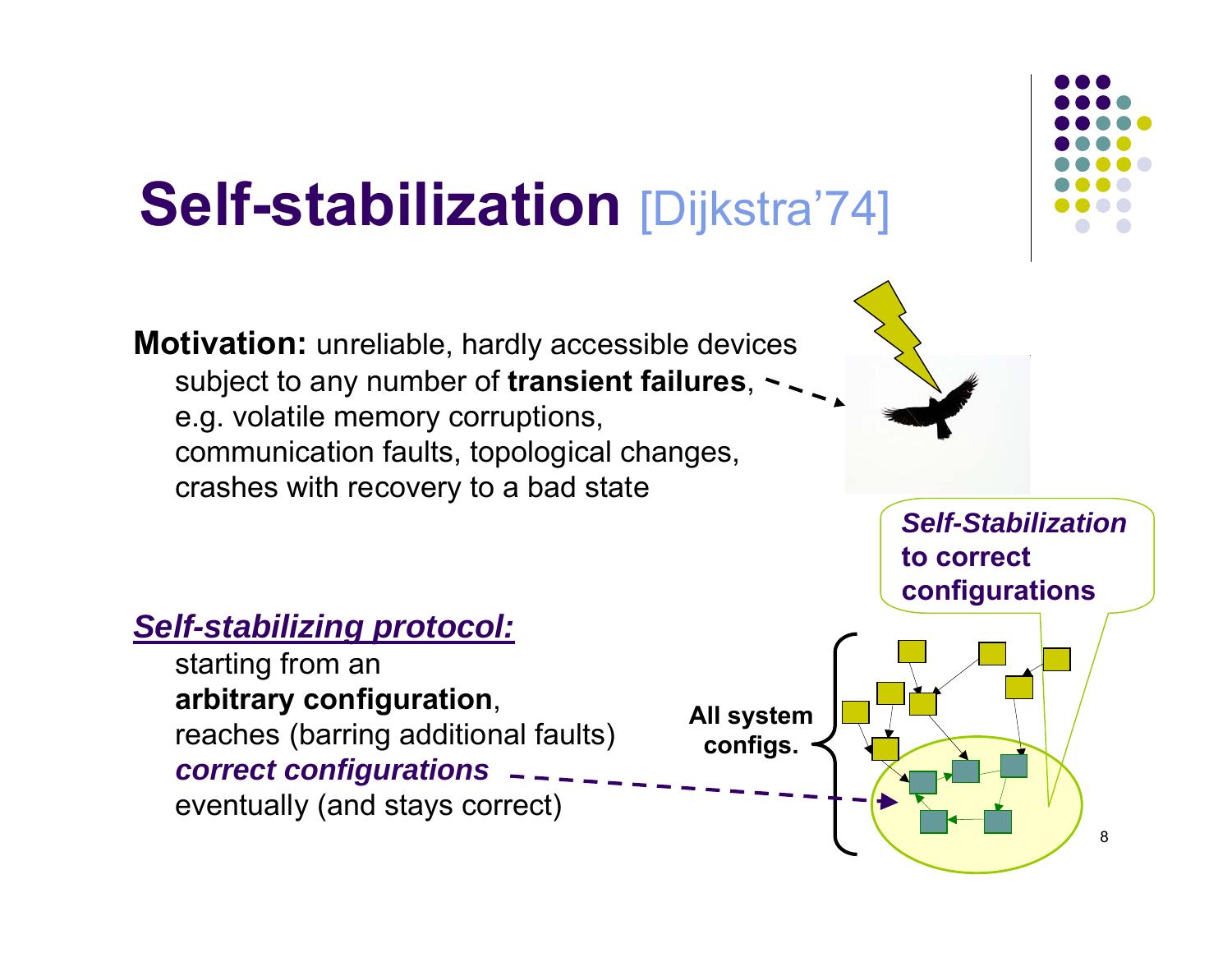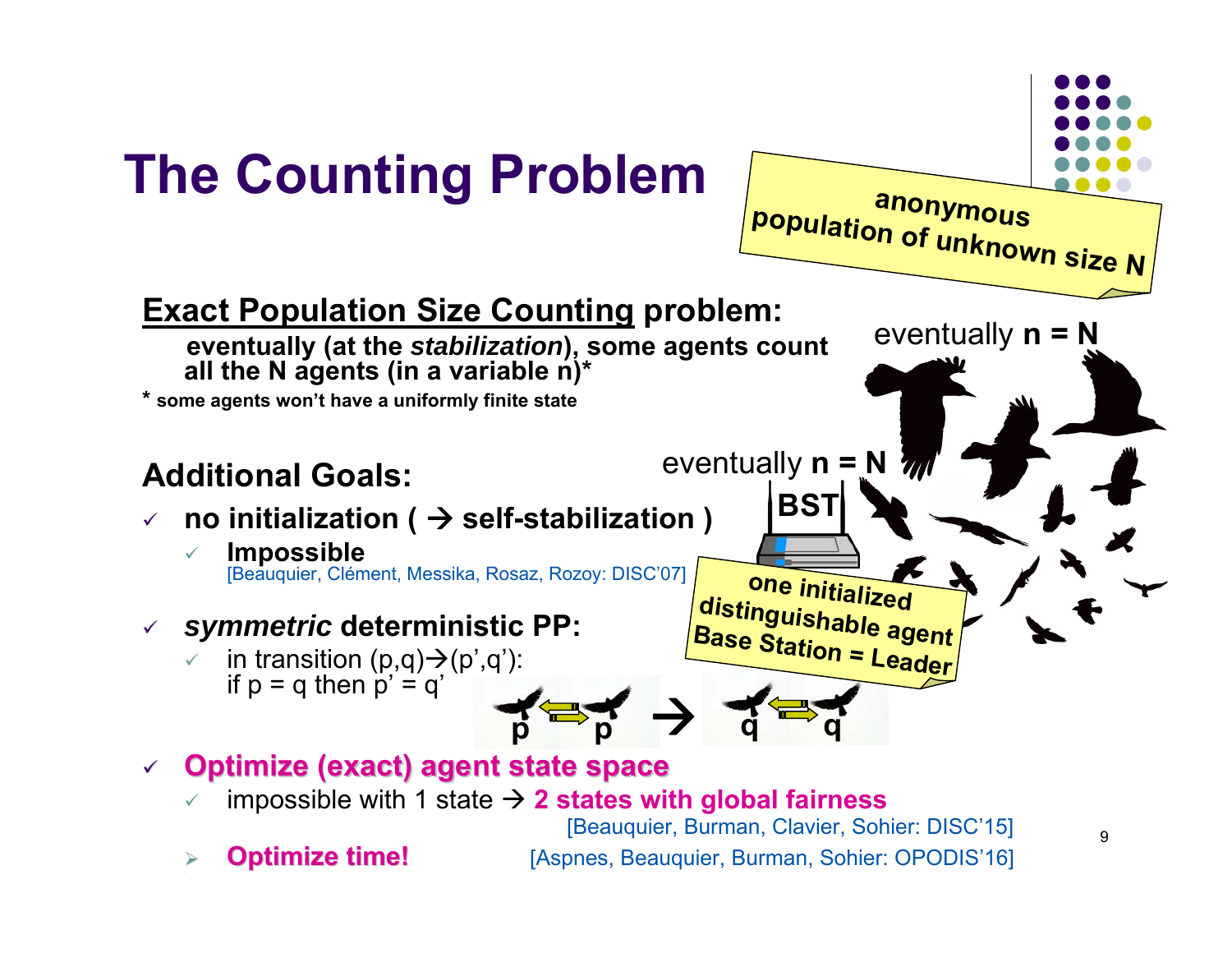

# **Counting: Motivation**

- **Fundamental** and extensively studied task in computer science
- **Useful in many domains**: network traffic monitoring, database query optimization, data mining, …
- **In PP, counting is used to solve other tasks**:
	- $\bullet$  uniform bipartition or k-partition
		- [Yasumi, Ooshita, Yamaguchi, Inoue: IEICE Trans.'19]
		- [Yasumi, Kitamura, Ooshita, Izumi, Inoue: Int. J. Netw. Comput.'19]
	- $\bullet$  naming
		- $\bullet$ e.g. [J. Burman, J. Beauquier, D. Sohier: DISC'19]
	- $\bullet$  degree recognition
		- [Sudo, Shibata, Nakamura, Kim, Masuzawa: IEEE TPDS'21]

**…**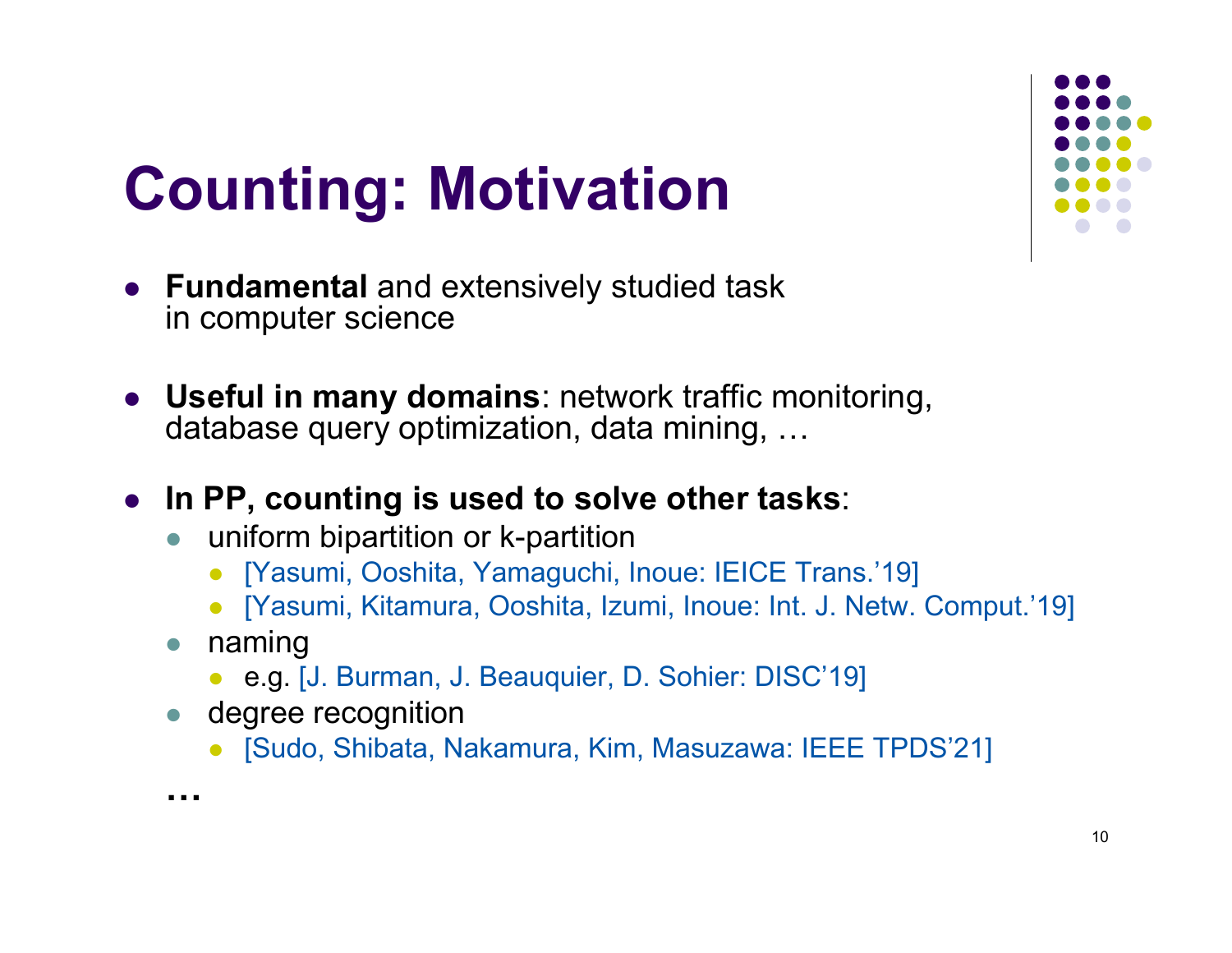

**agents are initialized arbitrarily, each is in state b {0,1}**

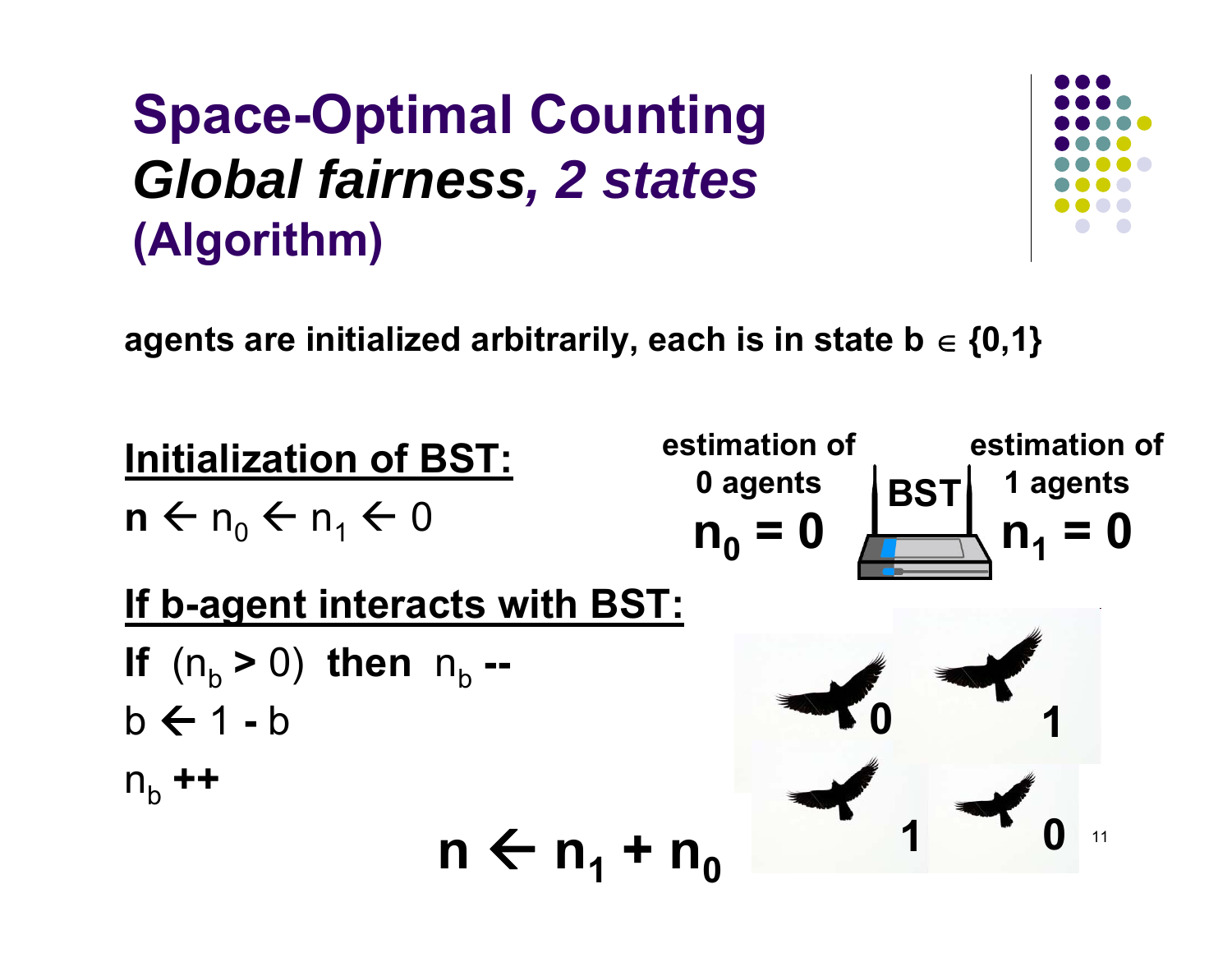

**agents are initialized arbitrarily, each is in state b {0,1}**

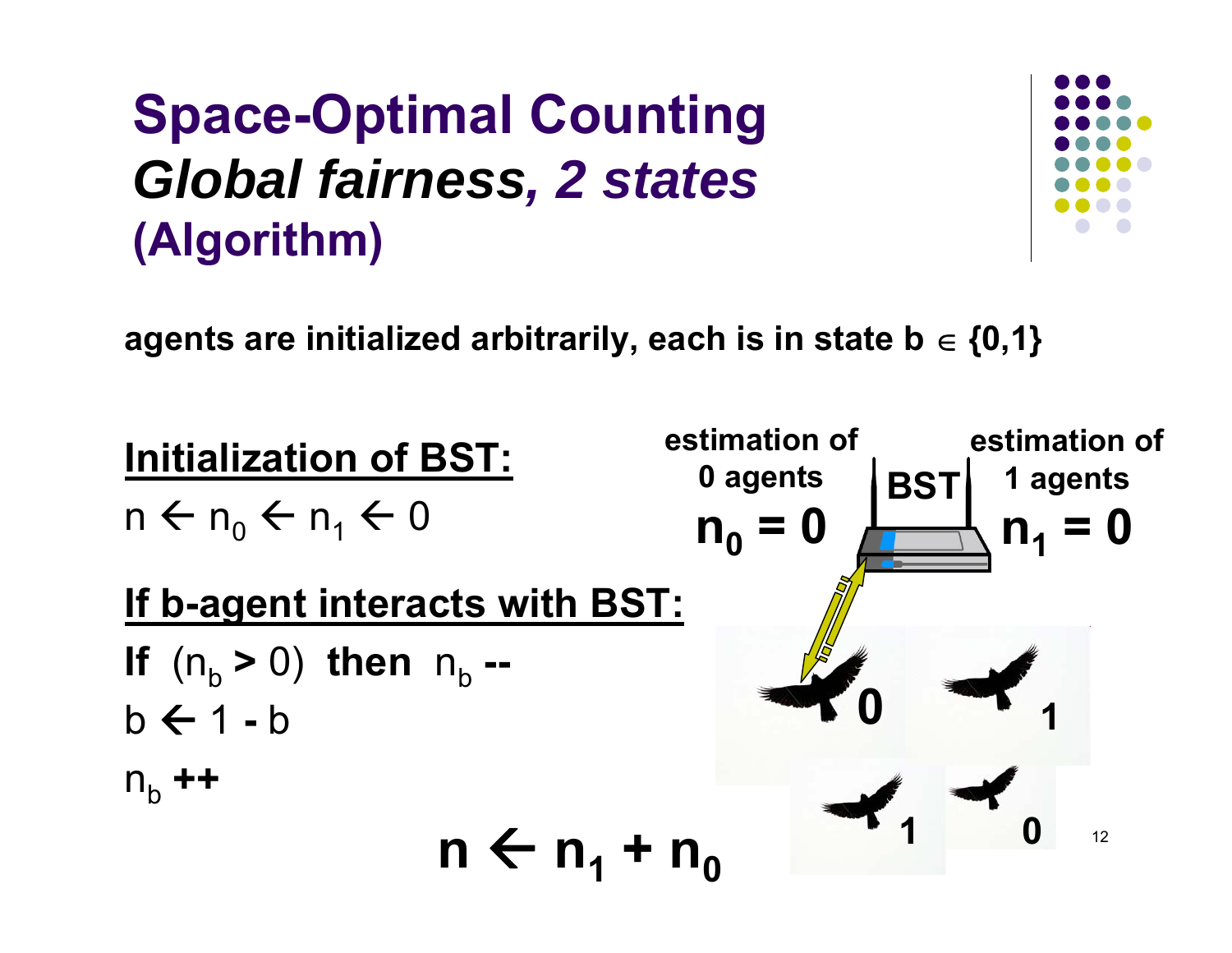

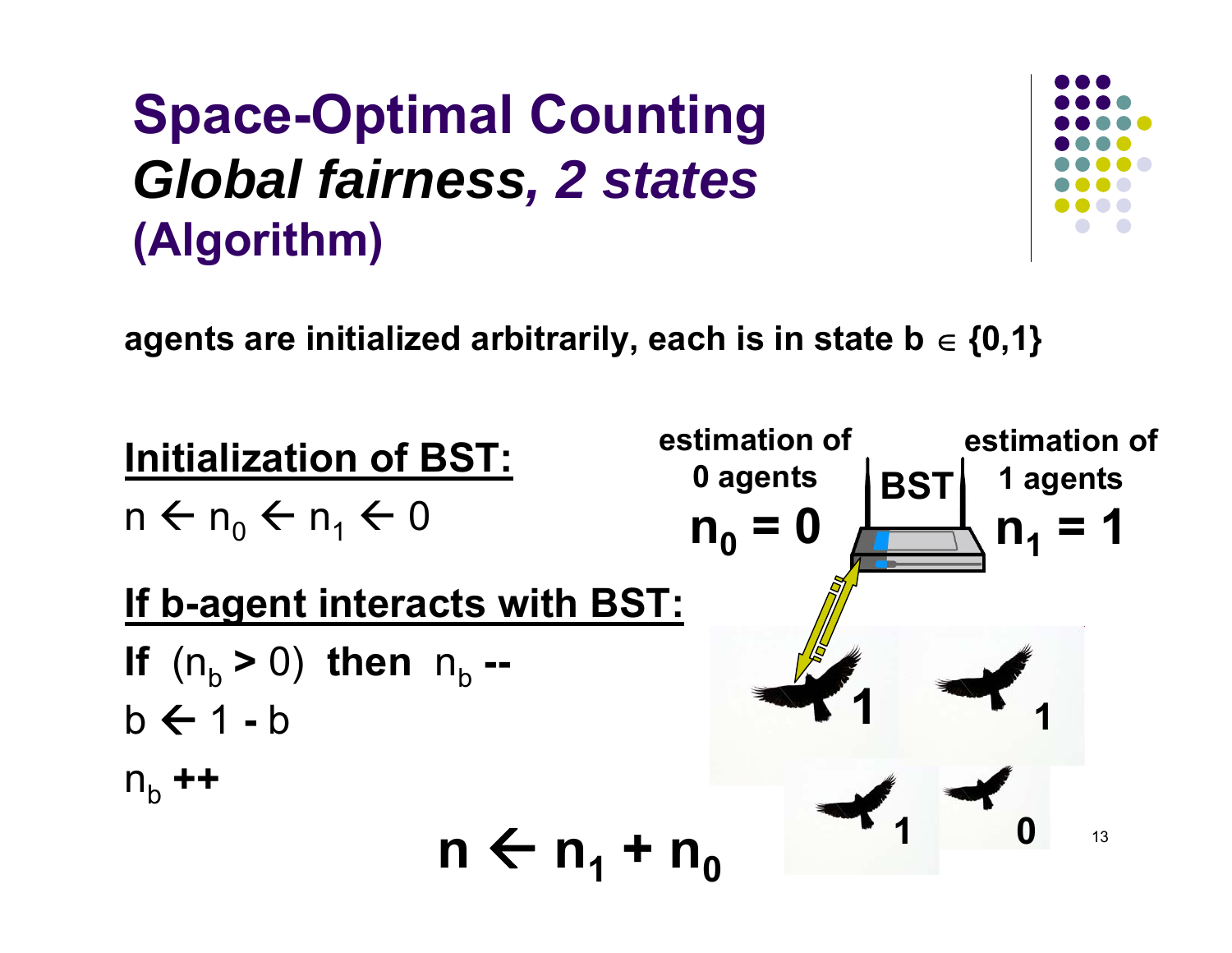

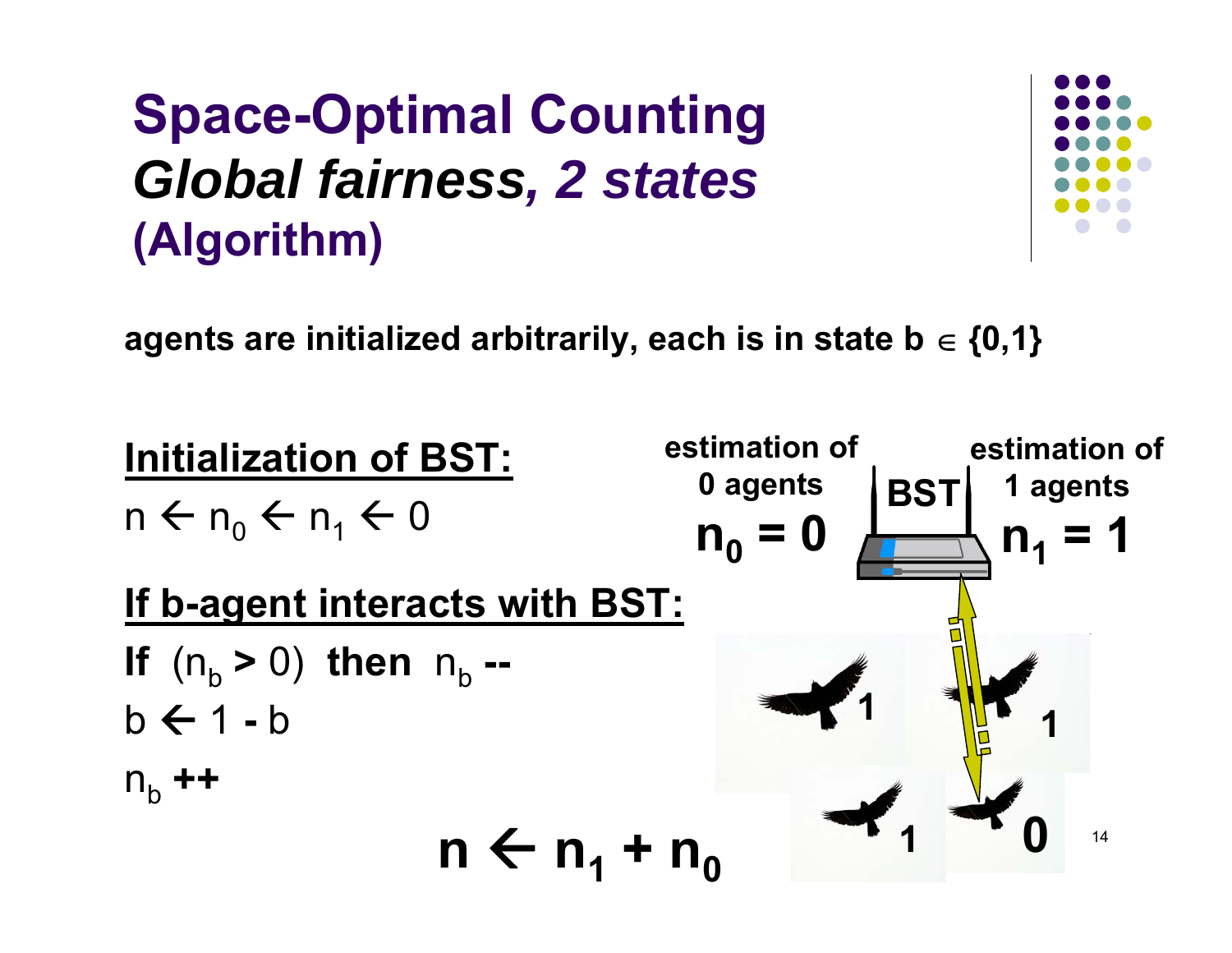

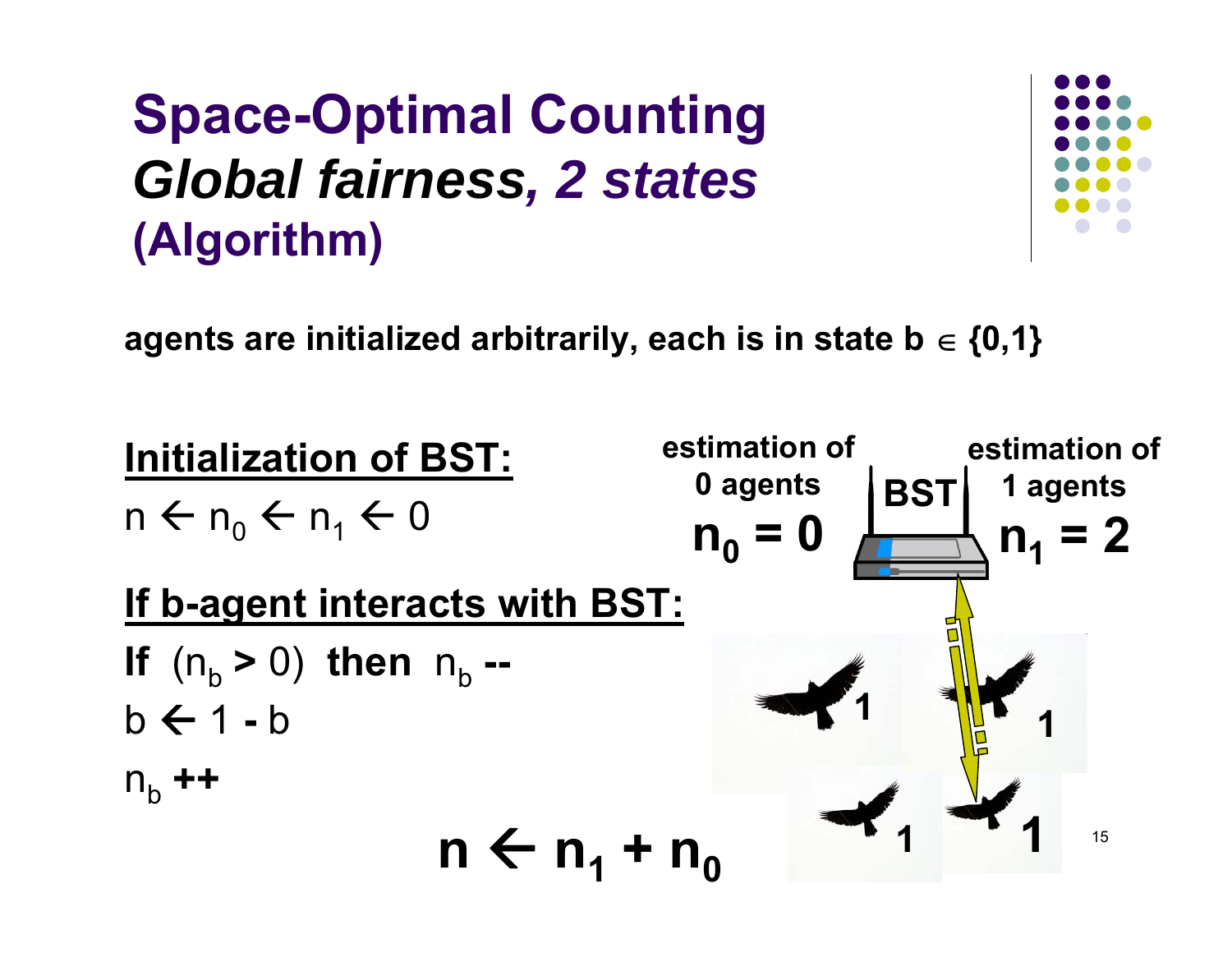

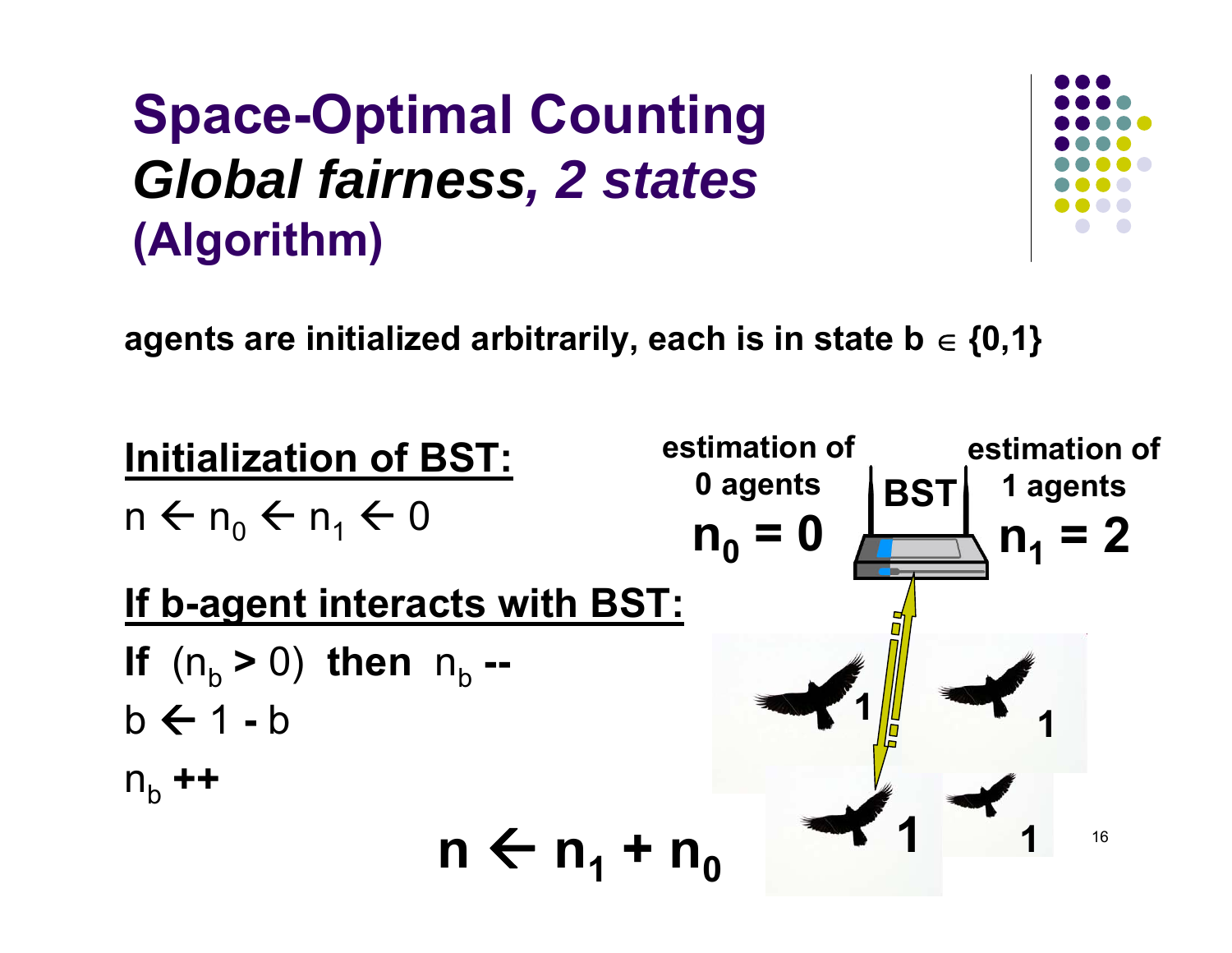

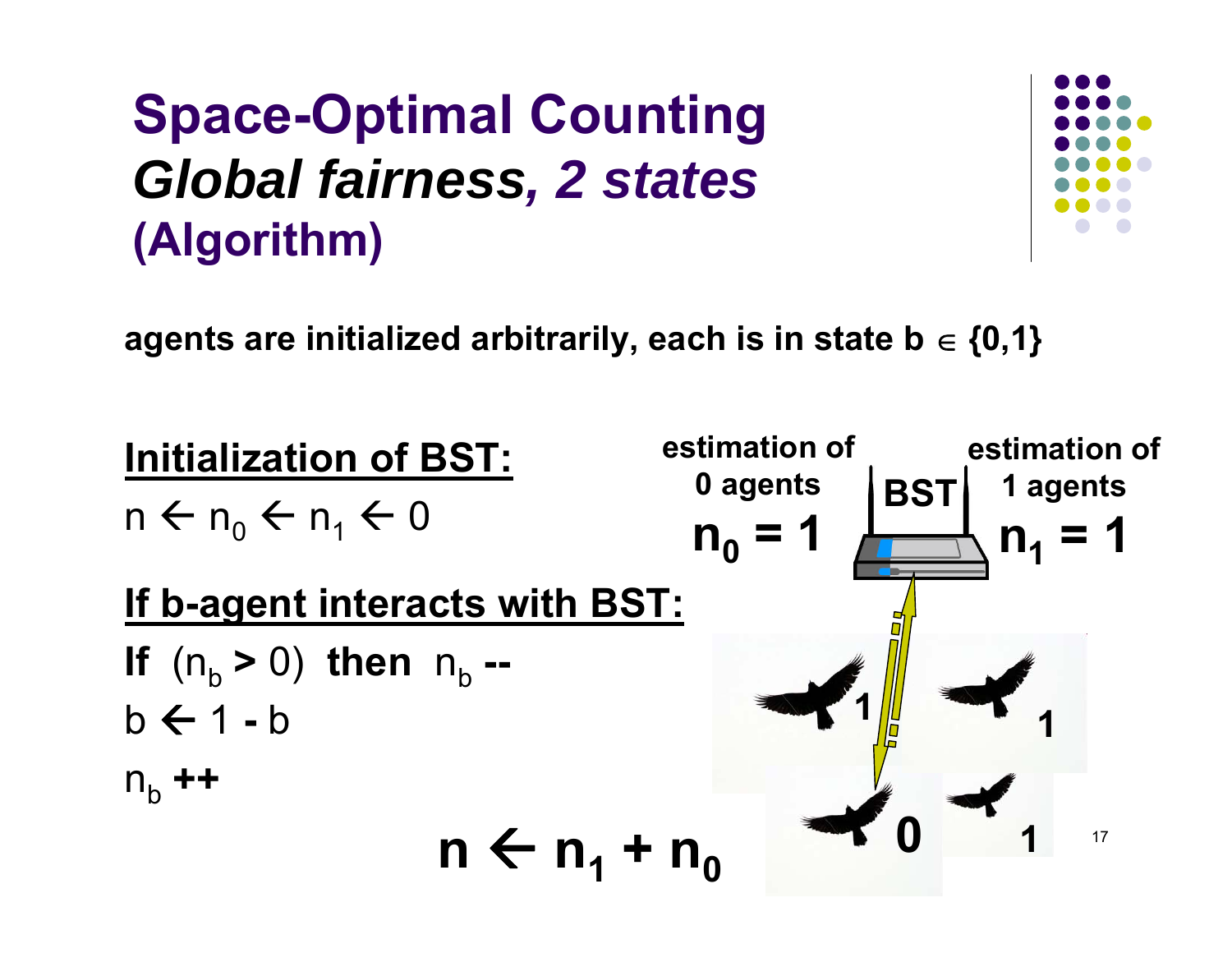

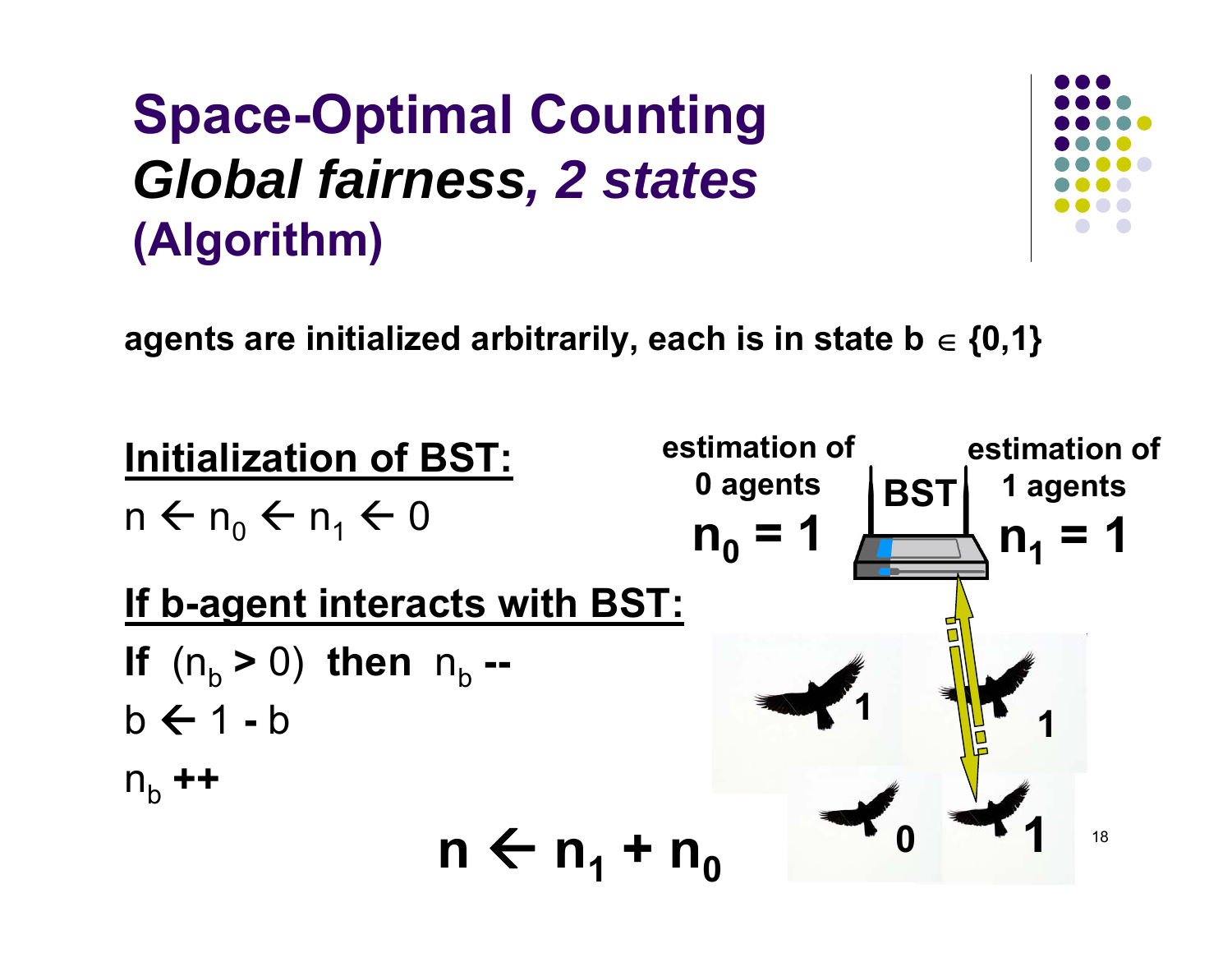

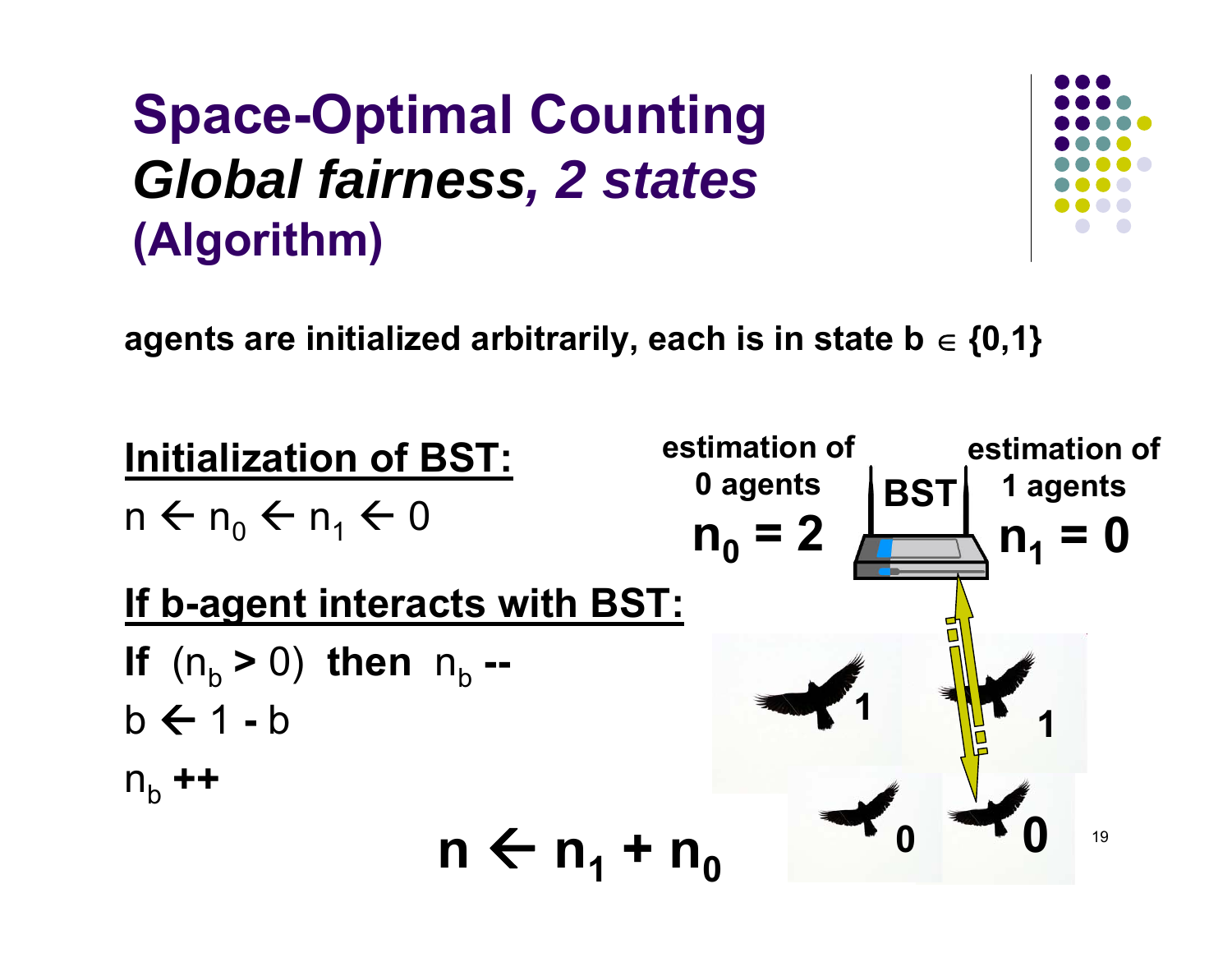

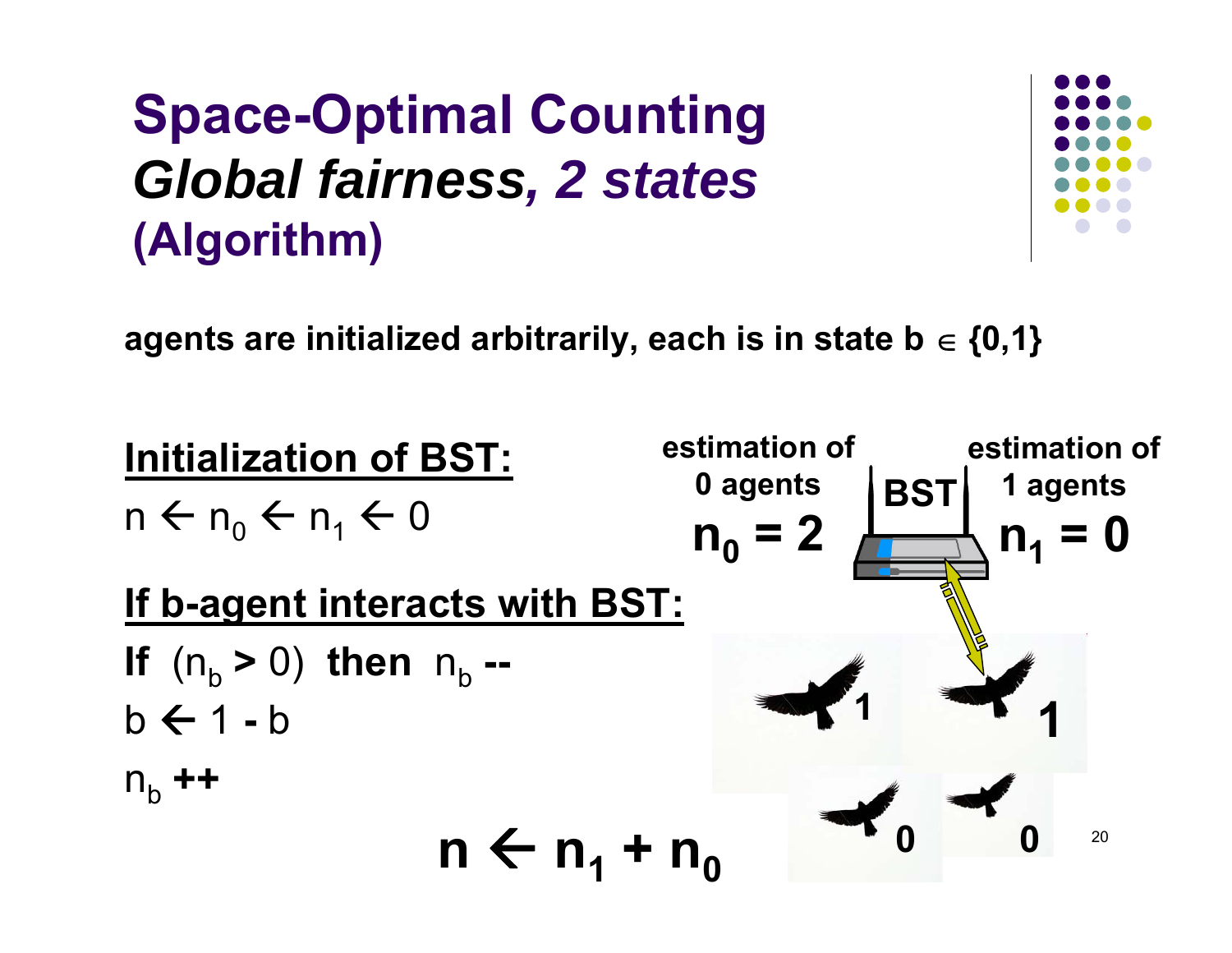

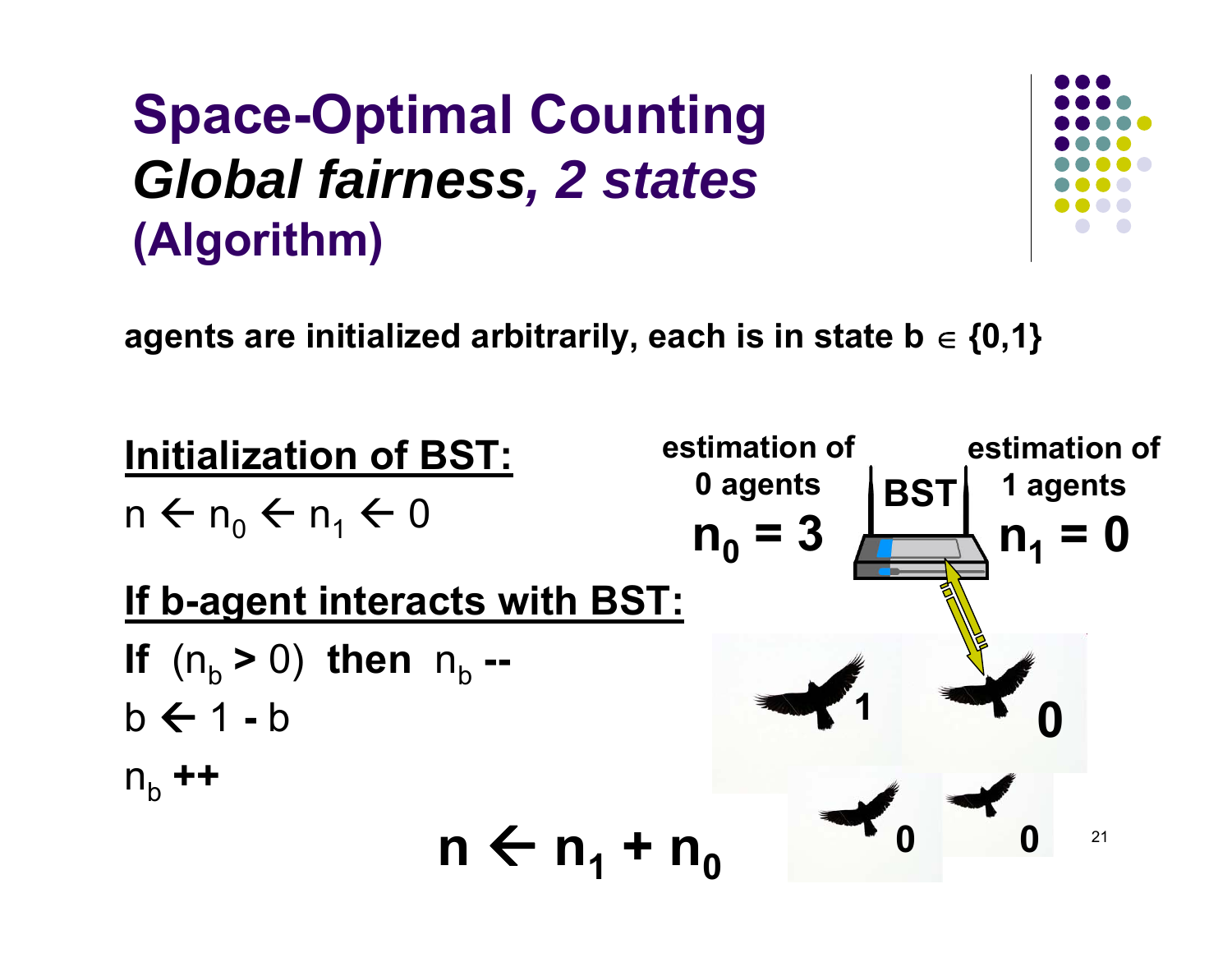

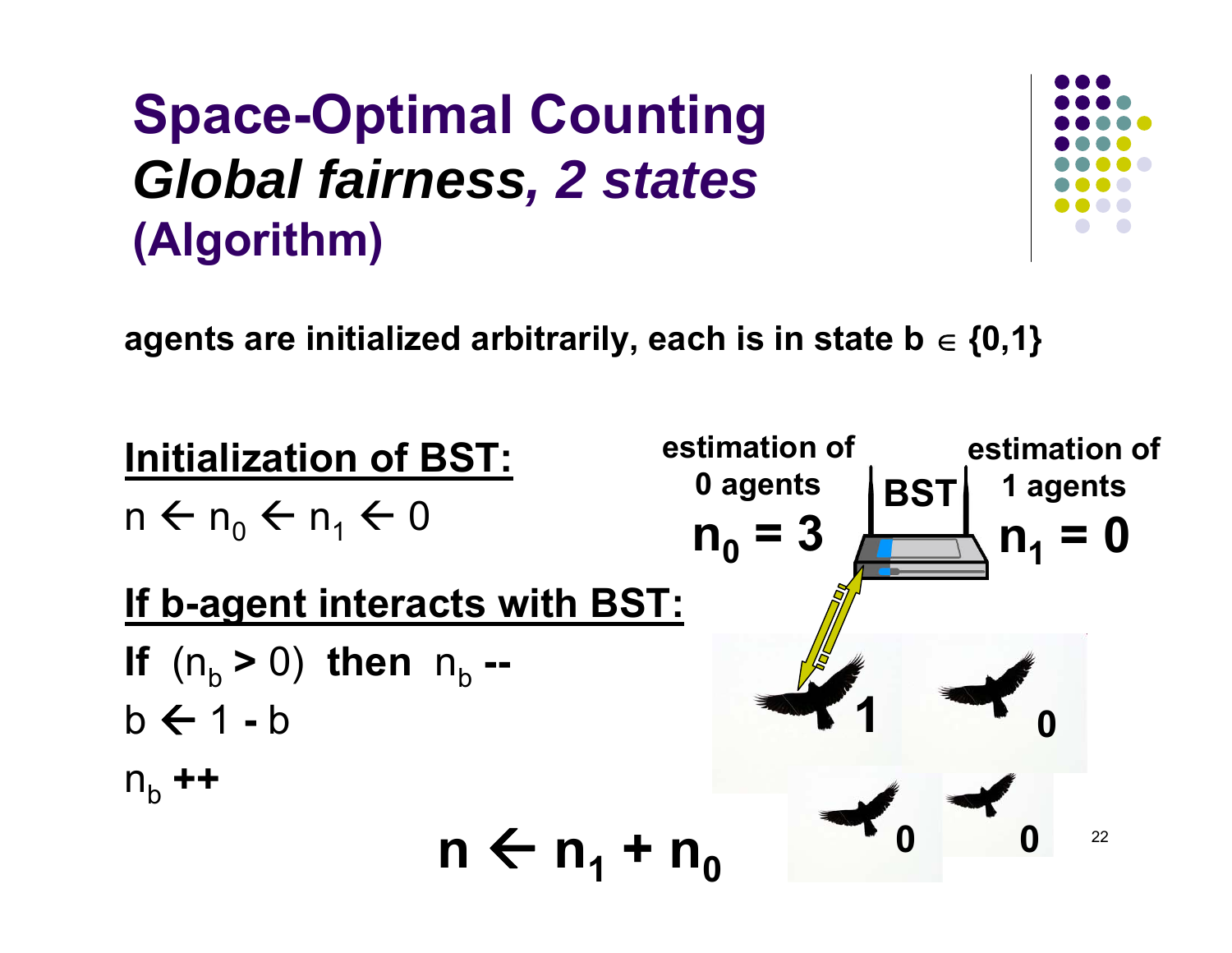

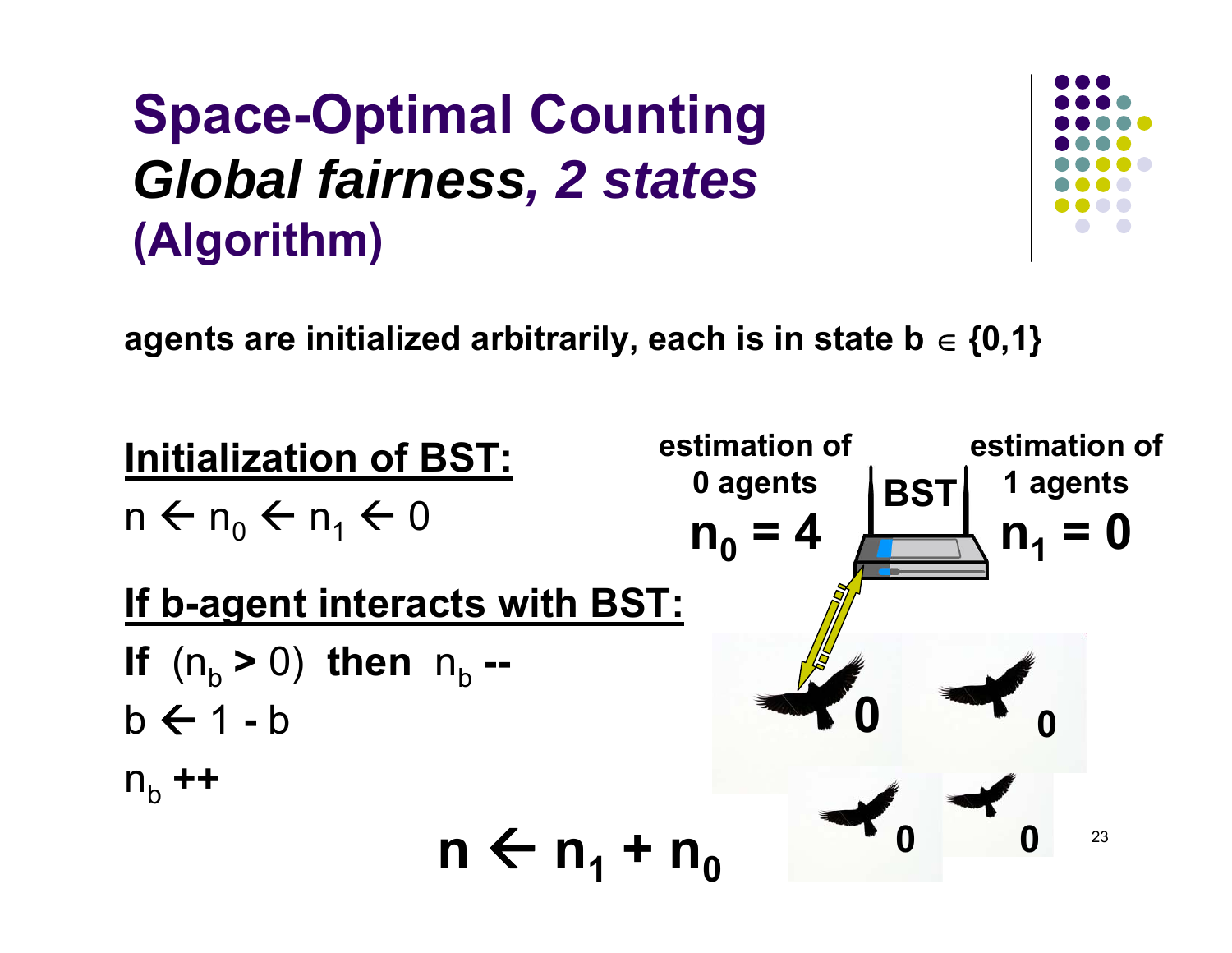<u>**Lemma 1:</u> n<sub>0</sub> ≤ N<sub>0</sub>, n<sub>1</sub> ≤ N<sub>1</sub>, n = n<sub>0</sub> + n<sub>1</sub> ≤ N;**</u> **n can not decrease**

#### **Execution cycles are possible:**

Make interact X 0**-**agents, each, once. They become 1-agents, and  $\mathsf{n}_\mathsf{1}$  = X.



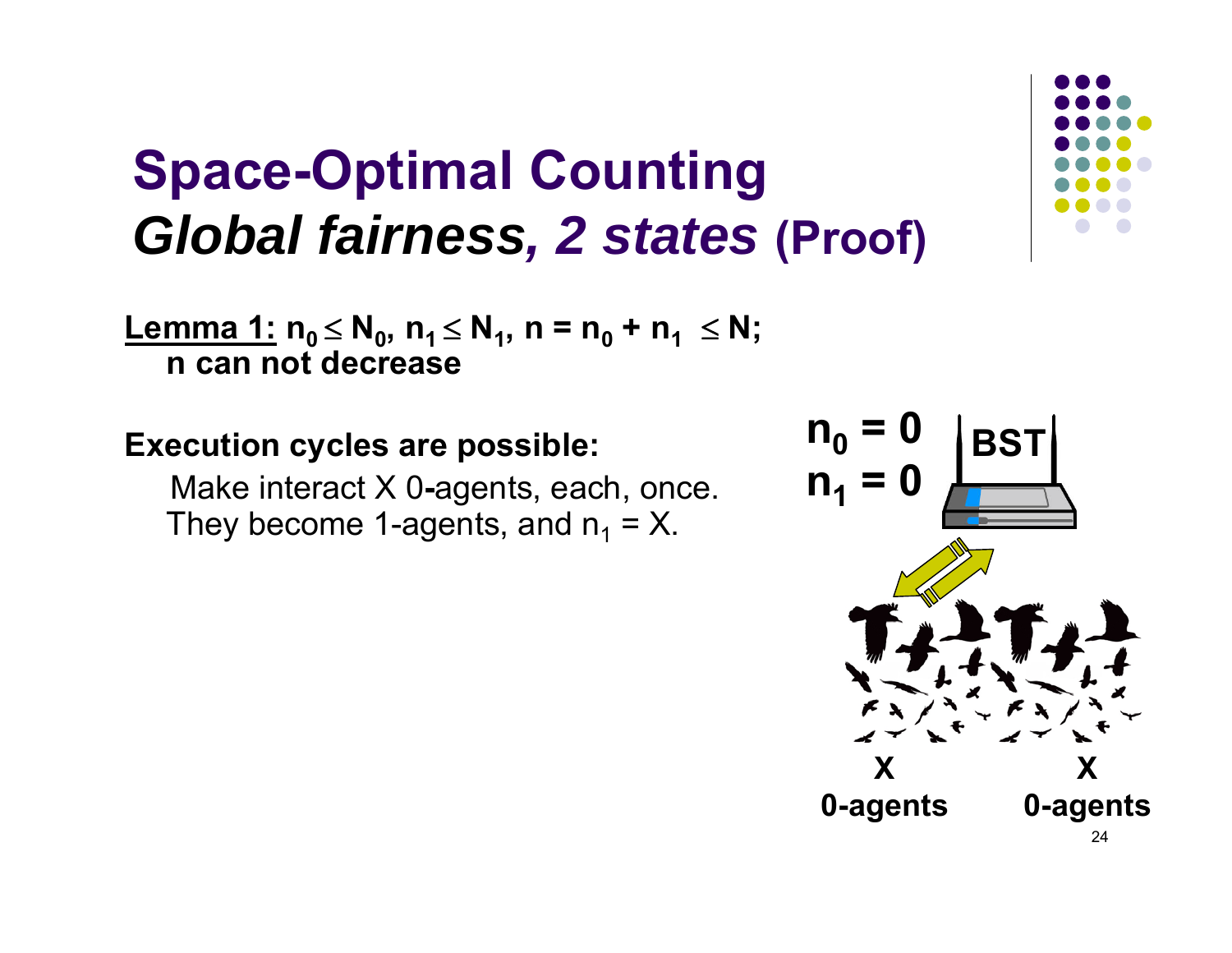<u>Lemma 1:</u> n<sub>0</sub> ≤ N<sub>0</sub>, n<sub>1</sub> ≤ N<sub>1</sub>, n = n<sub>0</sub> + n<sub>1</sub> ≤ N;  $n_0$ , n<sub>1</sub>, n can not decrease

#### **Execution cycles are possible:**

Make interact X 0**-**agents, each, once. They become 1-agents, and  $\mathsf{n}_\mathsf{1}$  = X.

**Repeat. They become 0-agents again and**   $n_0$ =X.



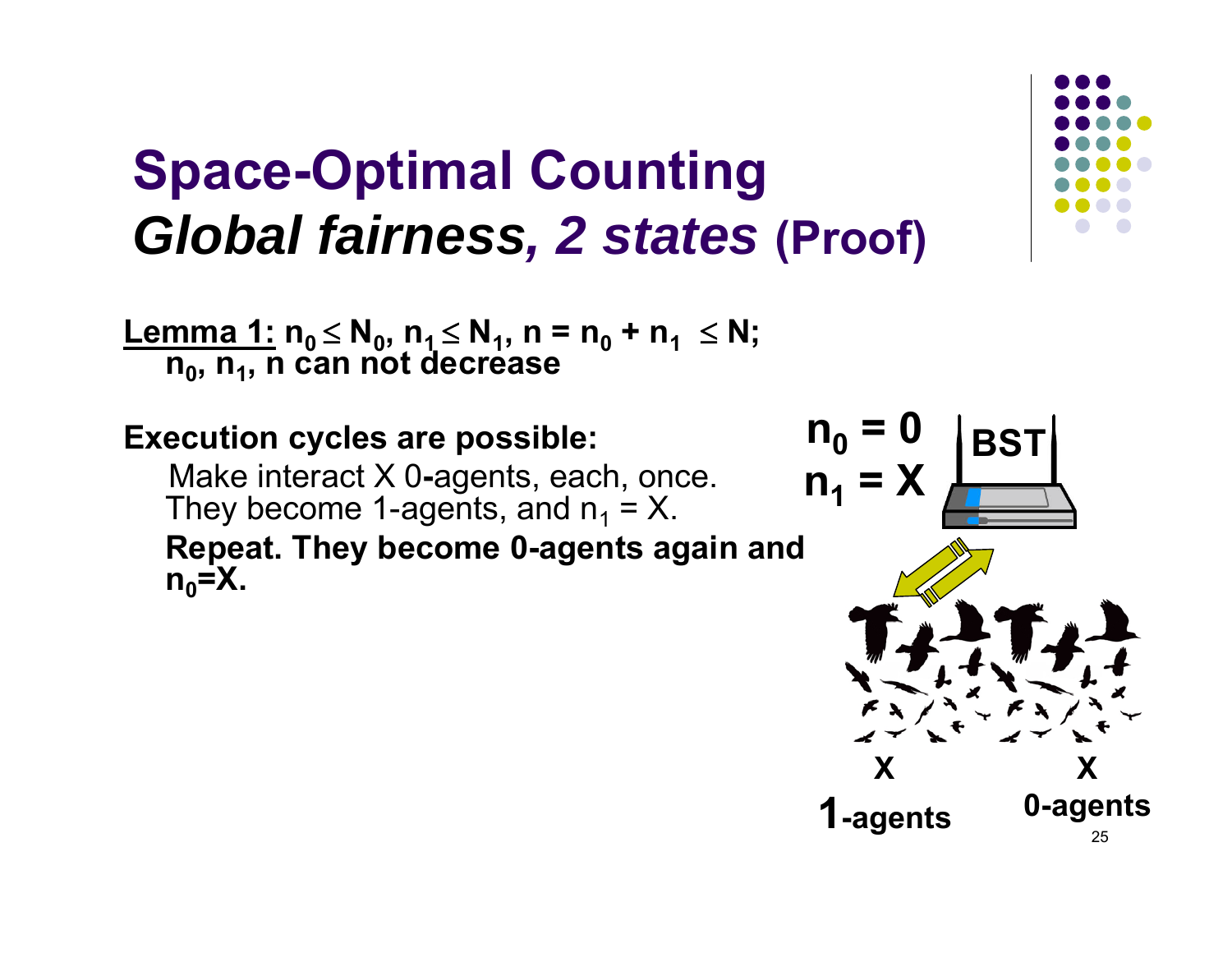**Lemma 1: n0 N0, n1 N1, n = n0 + n1 N;**  $n_0$ ,  $n_1$ , n can not decrease

#### **Execution cycles are possible:**

Make interact X 0**-**agents, each, once. They become 1-agents, and  $\mathsf{n}_\mathsf{1}$  = X. **Repeat. They become 0-agents again**  and  $n_0$ =X.



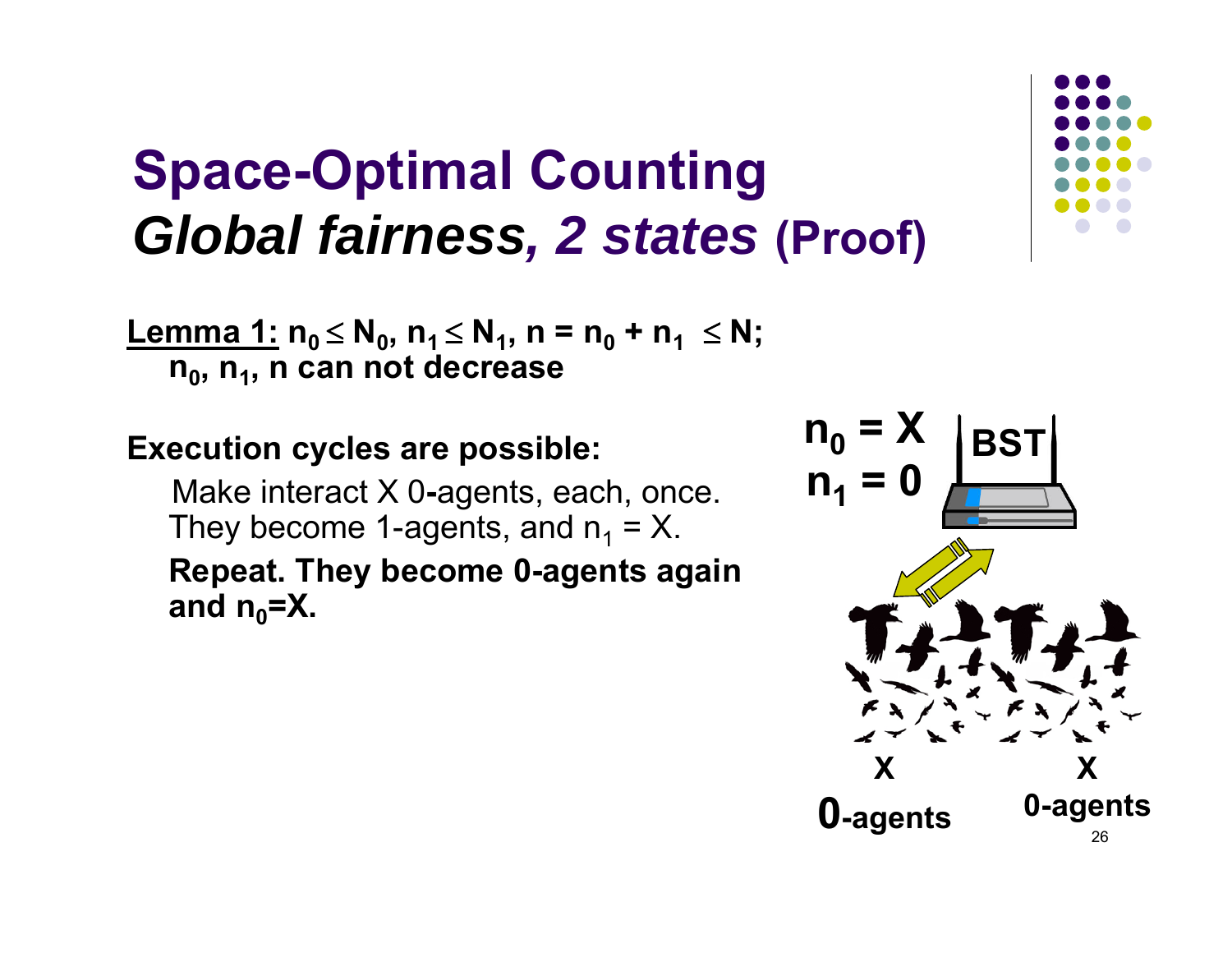**Lemma 1: n0 N0, n1 N1, n = n0 + n1 N; n0, n1, n can not decrease**

**Execution cycles are possible:** Make interact X 0**-**agents, each, once. They become 1-agents, and  $\mathsf{n}_\mathsf{1}$  = X. Repeat. They become 0-agents again and  $n_0$ =X. **Repeat the same with the other X agents. At the end, n0 and n1 are as before.**



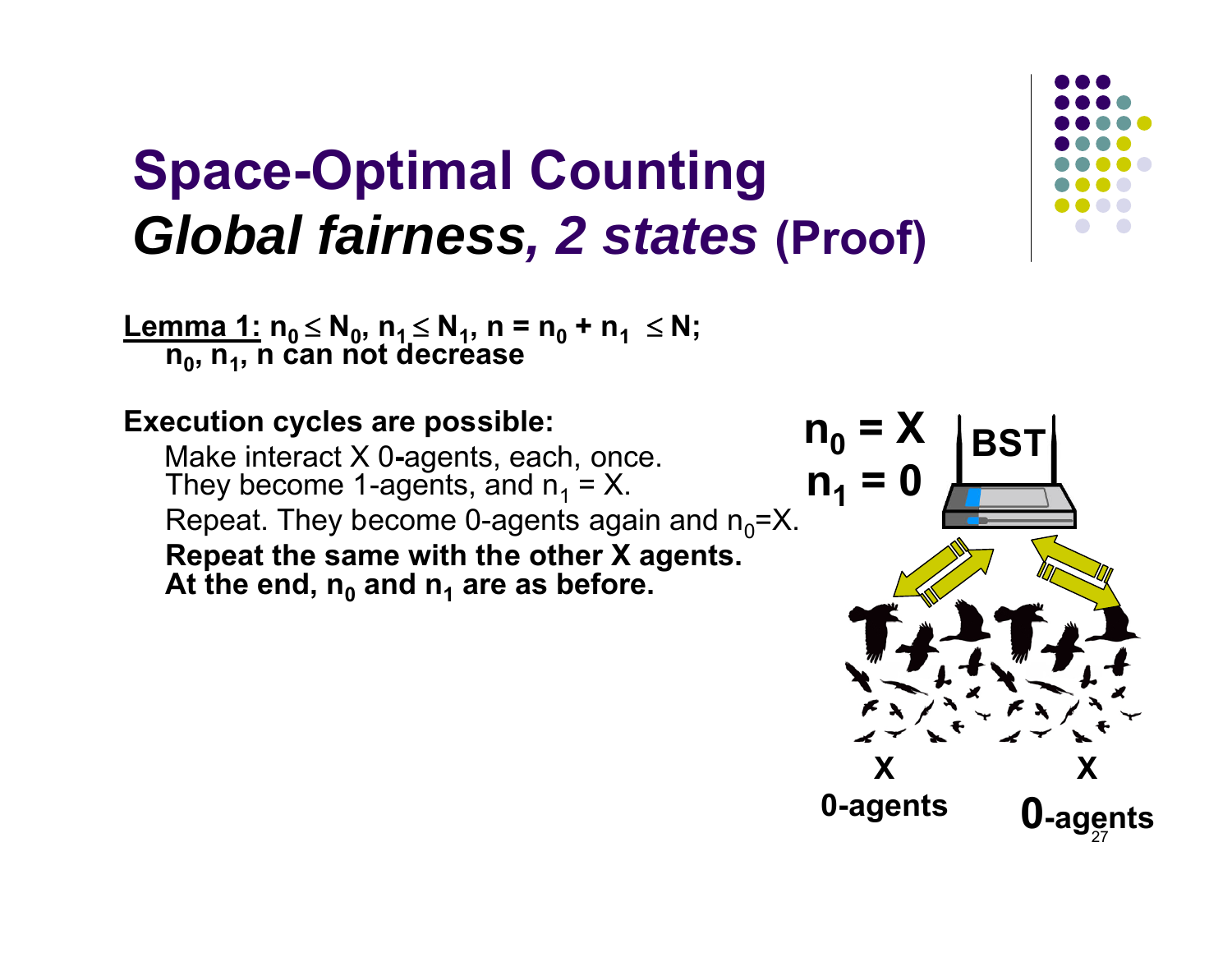**Lemma 1: n0 N0, n1 N1, n = n0 + n1 N; n<sub>0</sub>, n<sub>1</sub>, n can not decrease** 

#### **Execution cycles are possible:** Make interact X 0**-**agents, each, once. They become 1-agents, and  $\mathsf{n}_\mathsf{1}$  = X. Repeat. They become 0-agents again and  $n_0 = X$ . **Repeat the same with the other X agents. At the end, n0 and n1 are as before.**



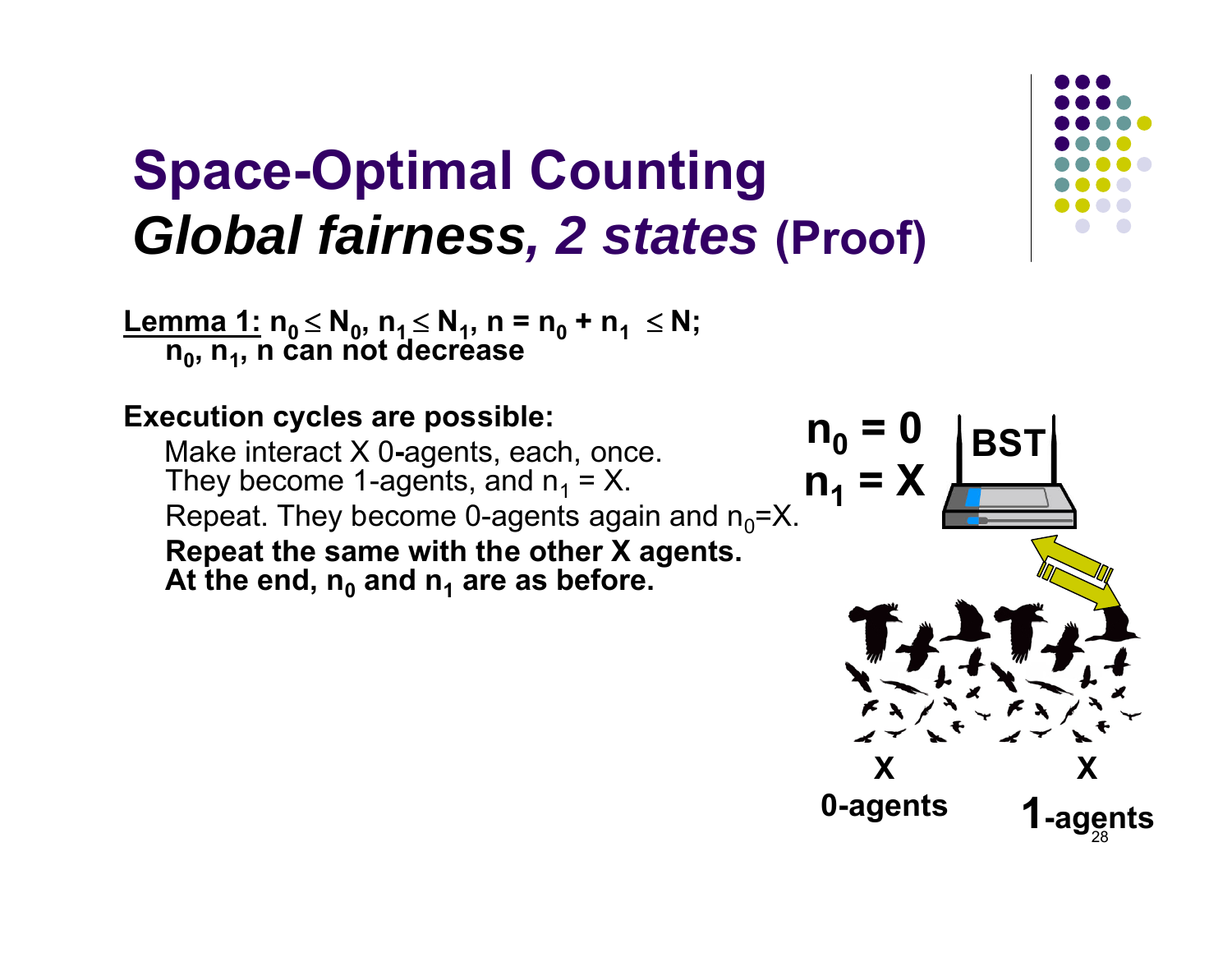**Lemma 1: n0 N0, n1 N1, n = n0 + n1 N; n0, n1, n can not decrease**

**Execution cycles are possible:** Make interact X 0**-**agents, each, once. They become 1-agents, and  $\mathsf{n}_\mathsf{1}$  = X. Repeat. They become 0-agents again and  $n_0 = X$ . **Repeat the same with the other X agents. At the end, n0 and n1 are as before.**



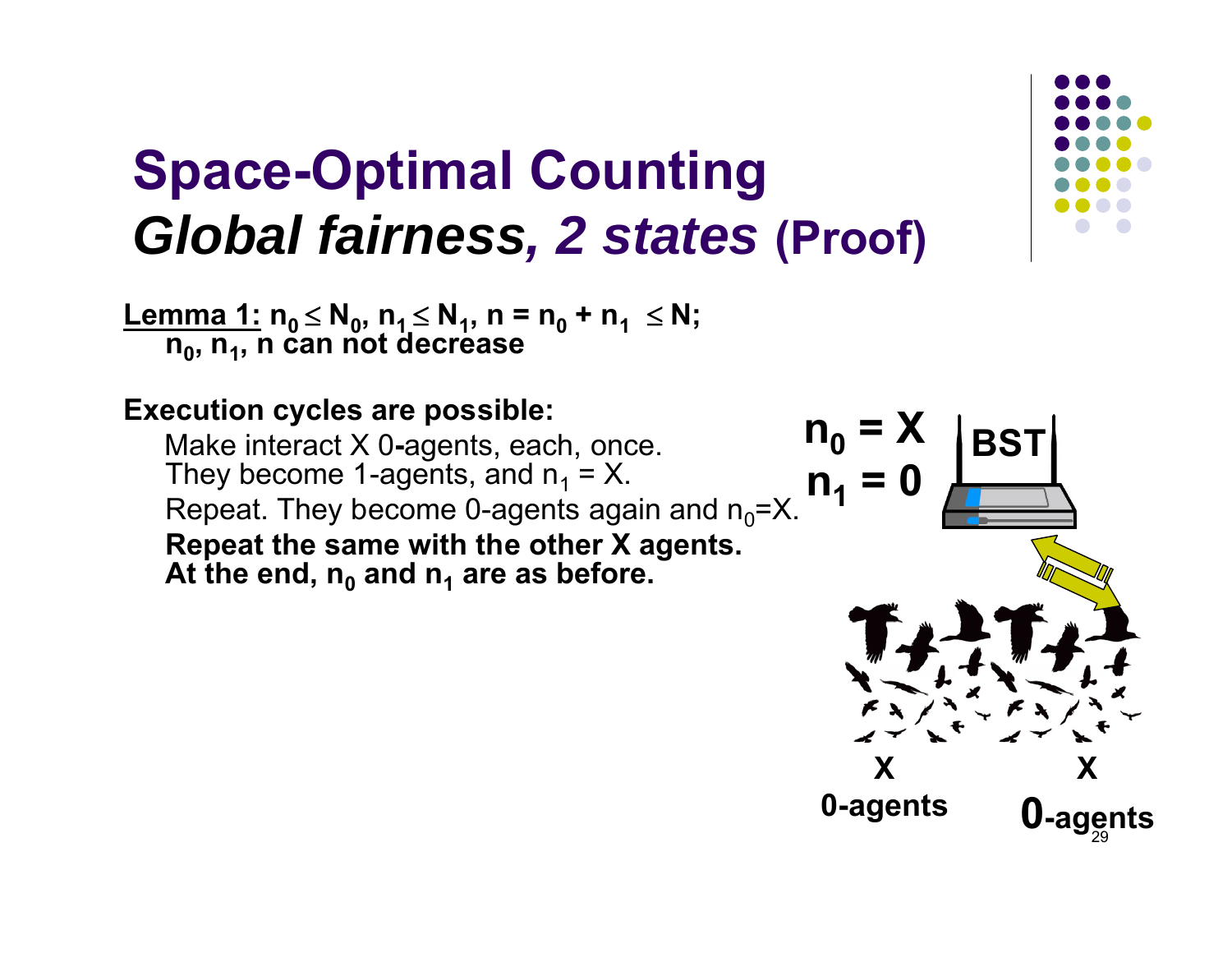#### **Exponential**<br>Stabilization time! **(with Space-Optimal Counting** *(with rand Global fairness, 2 states (Proof)*

**Lemma 1:** n<sub>0</sub> ≤ N<sub>0</sub>, n<sub>1</sub> ≤ N<sub>1</sub>, n = n<sub>0</sub> + n<sub>1</sub> ≤ N;<br>│ n can not decrease

#### **Execution cycles are possible:**

Make interact X 0**-**agents, each, once. They become 1-agents, and  $\mathsf{n}_\mathsf{1}$  = X. Repeat. They become 0-agents again and  $n_0$ =X. Repeat the same with the other X agents. At the end,  $\mathsf{n}_0$  and  $\mathsf{n}_1$  are as before. **Repeat all again.** n ← n<sub>0</sub>+n<sub>1</sub> = X

**But**, when all agents are in 0-state, make them all interact, one by one, with BST (in a sequence): **n 2X**

**Lemma 2: From any configuration, reachable configuration C with n = N. By** *global fairness global fairness***, C is reached.**

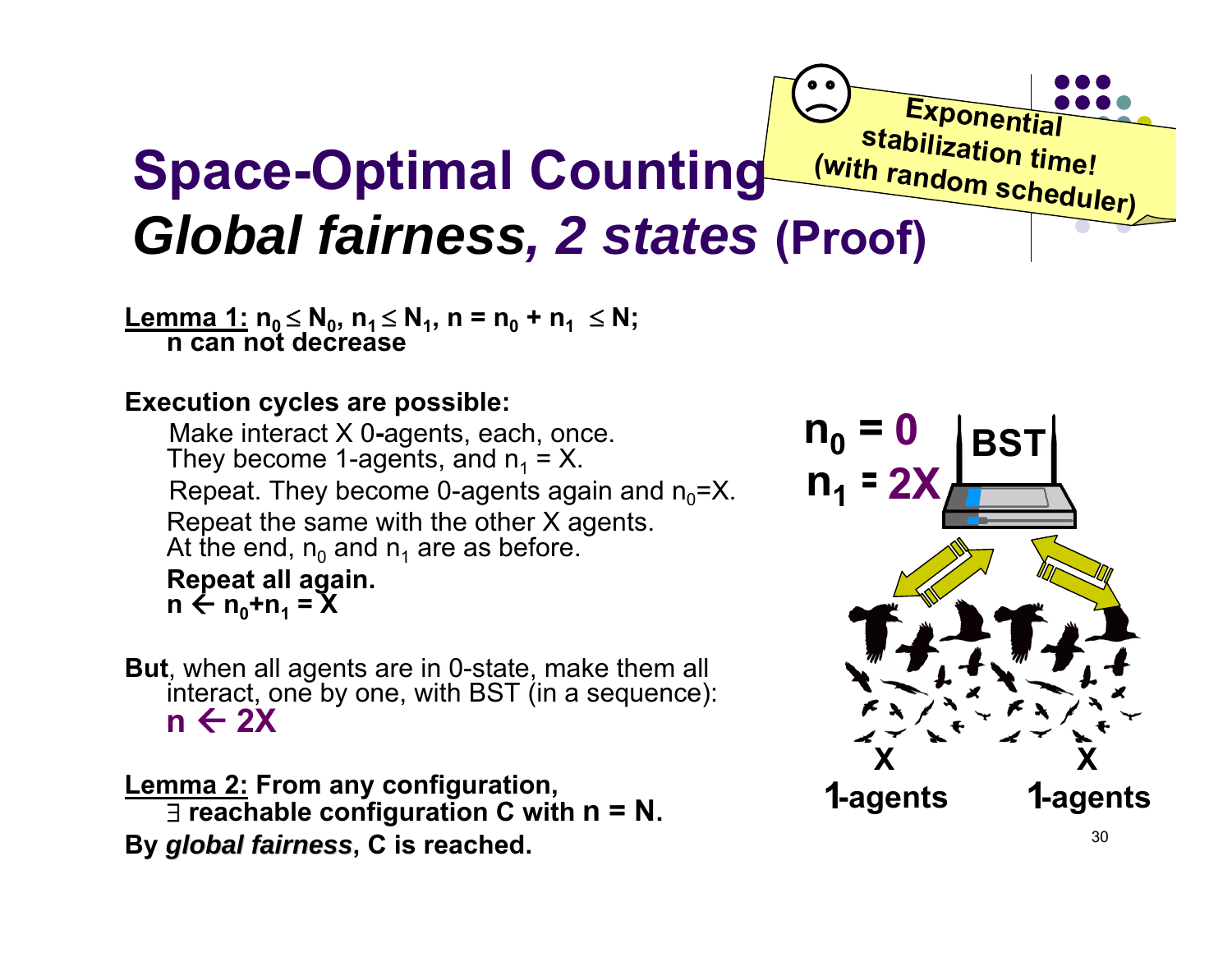# **Time and Space Optimal Counting**



1. Time lower bound: space-optimal (2 states) counting stabilizes in  $\Omega(N \log N)$  expected parallel time

#### 2. This is a tight bound:

there is space-optimal (2 states) counting that stabilizes in O(N log N) expected parallel time

[Aspnes, Beauquier, Burman, Sohier: OPODIS'16]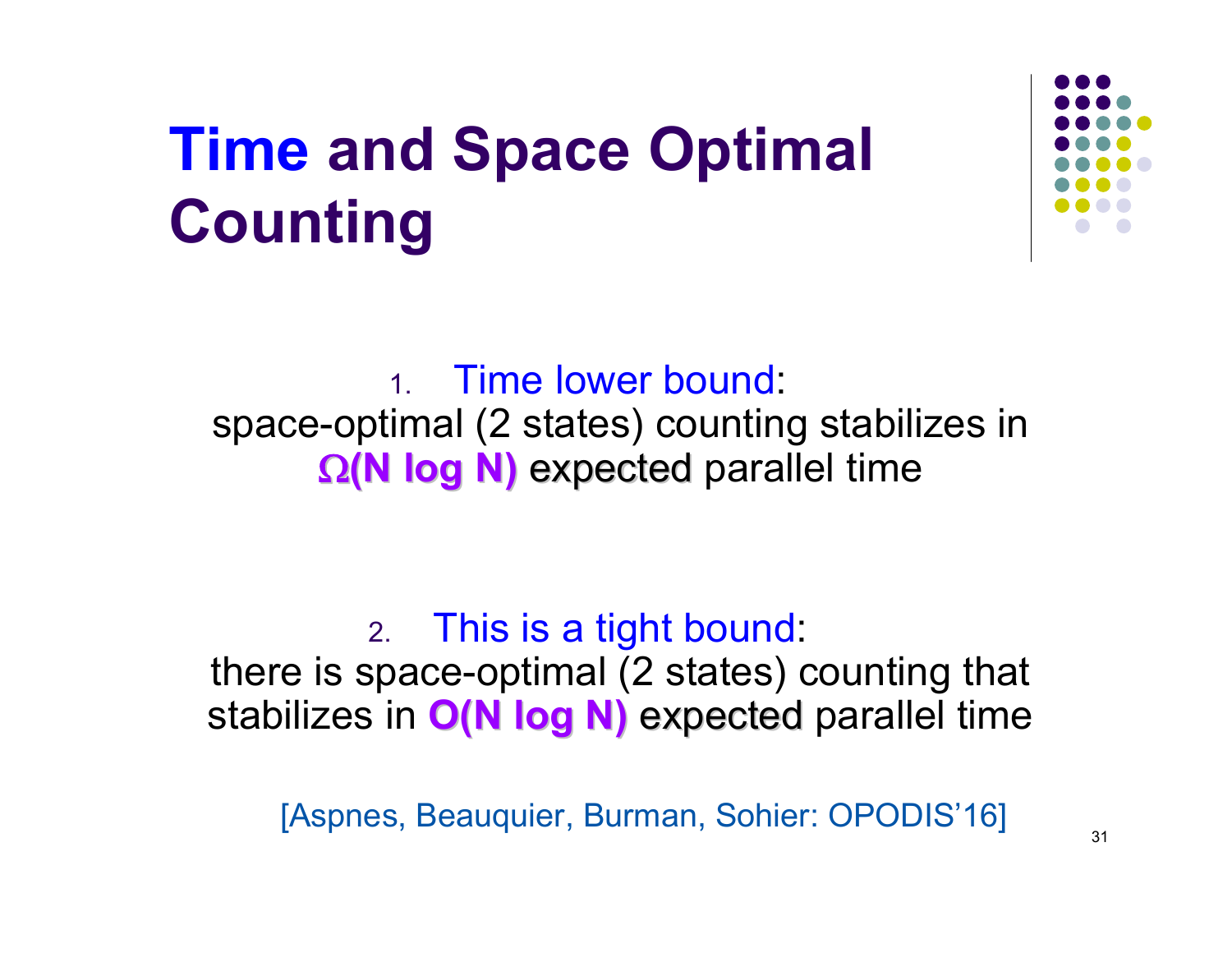## **Leader Election (LE) Problem**

- Agents have **leader states L and** others called **followers**-**F**
- **Eventually** (with probability 1), **only one agent** is in **a leader state**, forever
- **→ Then, the execution is said to have stabilized stabilized**





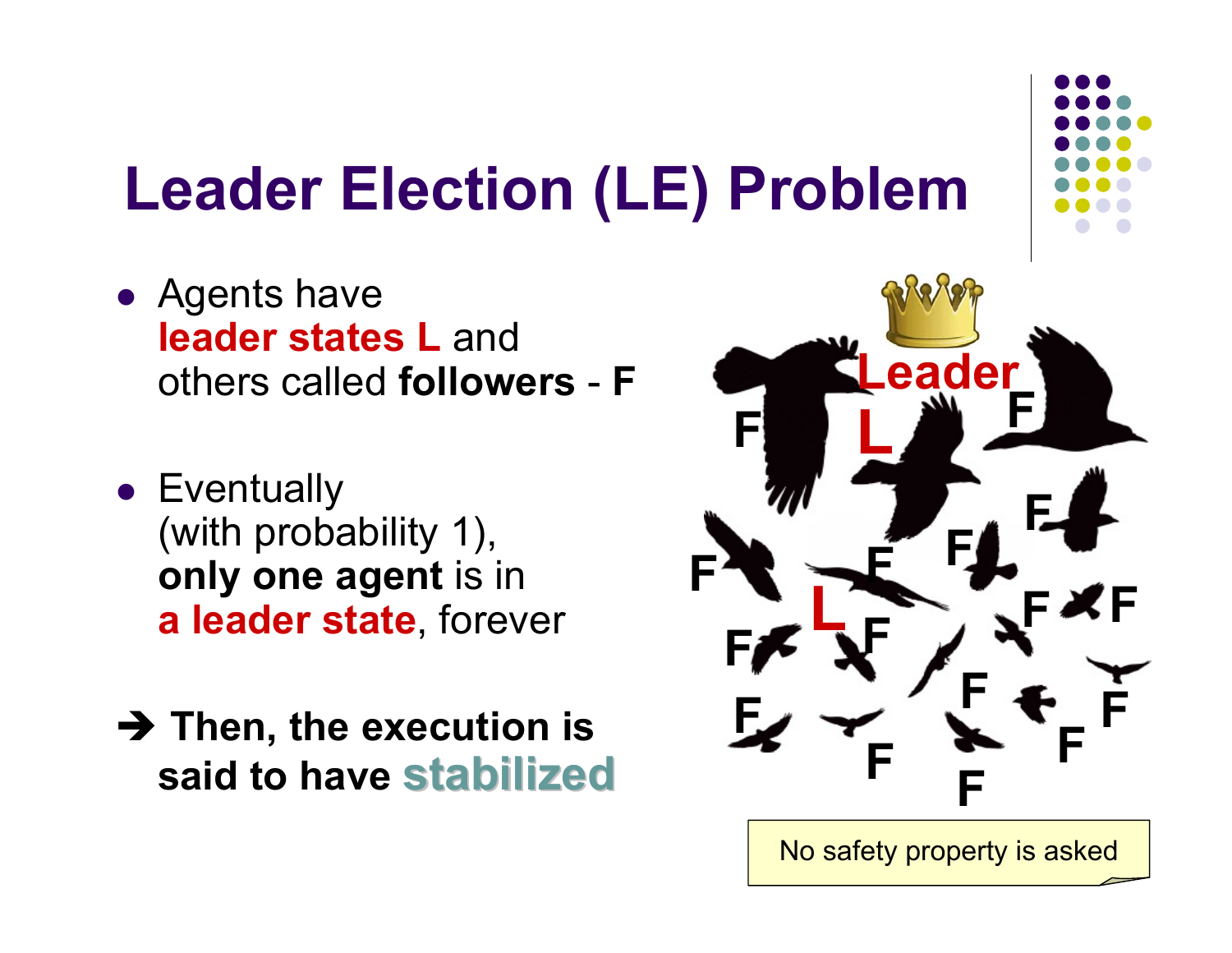## **Leader Election: Motivation**

- **Fundamental** and extensively studied distributed computing primitive
- **Useful for coordination and efficiency**
- For example **in PP, given a leader**:
	- $\bullet$  **protocols can become exponentially faster**
		- $\bullet$  e.g. [D. Angluin, J. Aspnes, D. Eisenstat: DC'08], [A. Bellevile, D. Doty, D. Soloveichik: ICALP'17]
	- compact **state space efficient**
		- e.g. [M. Blondin, J. Esparza, S. Jaax: STACS'18]
	- **some problems become feasible**
		- e.g. [J. Burman, J. Beauquier, D. Sohier: DISC'19]

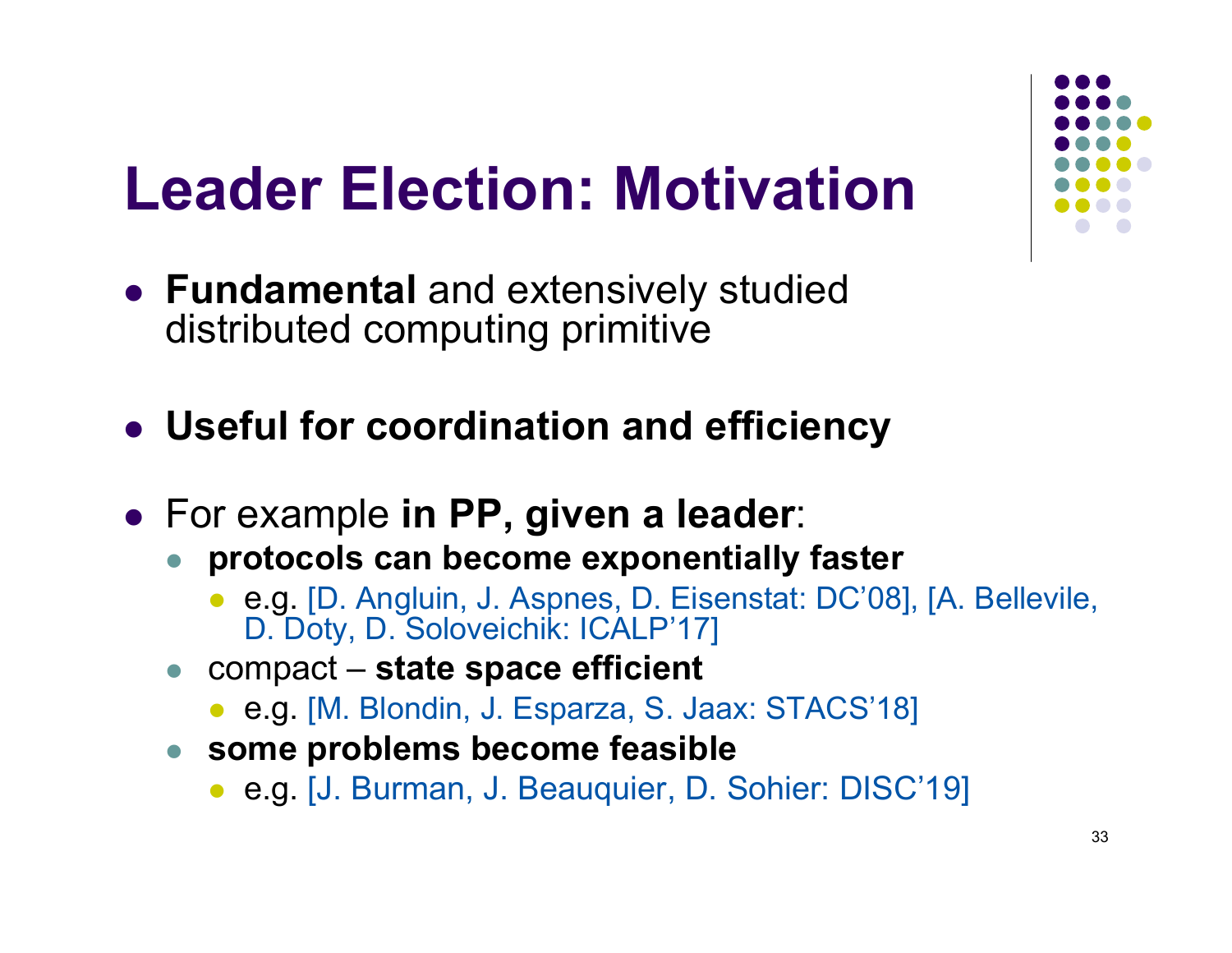- $\bullet$  Simple solution:
	- **1.all agents start in state L**
	- 2.Transition func.: **( L, L) ( L, F)**

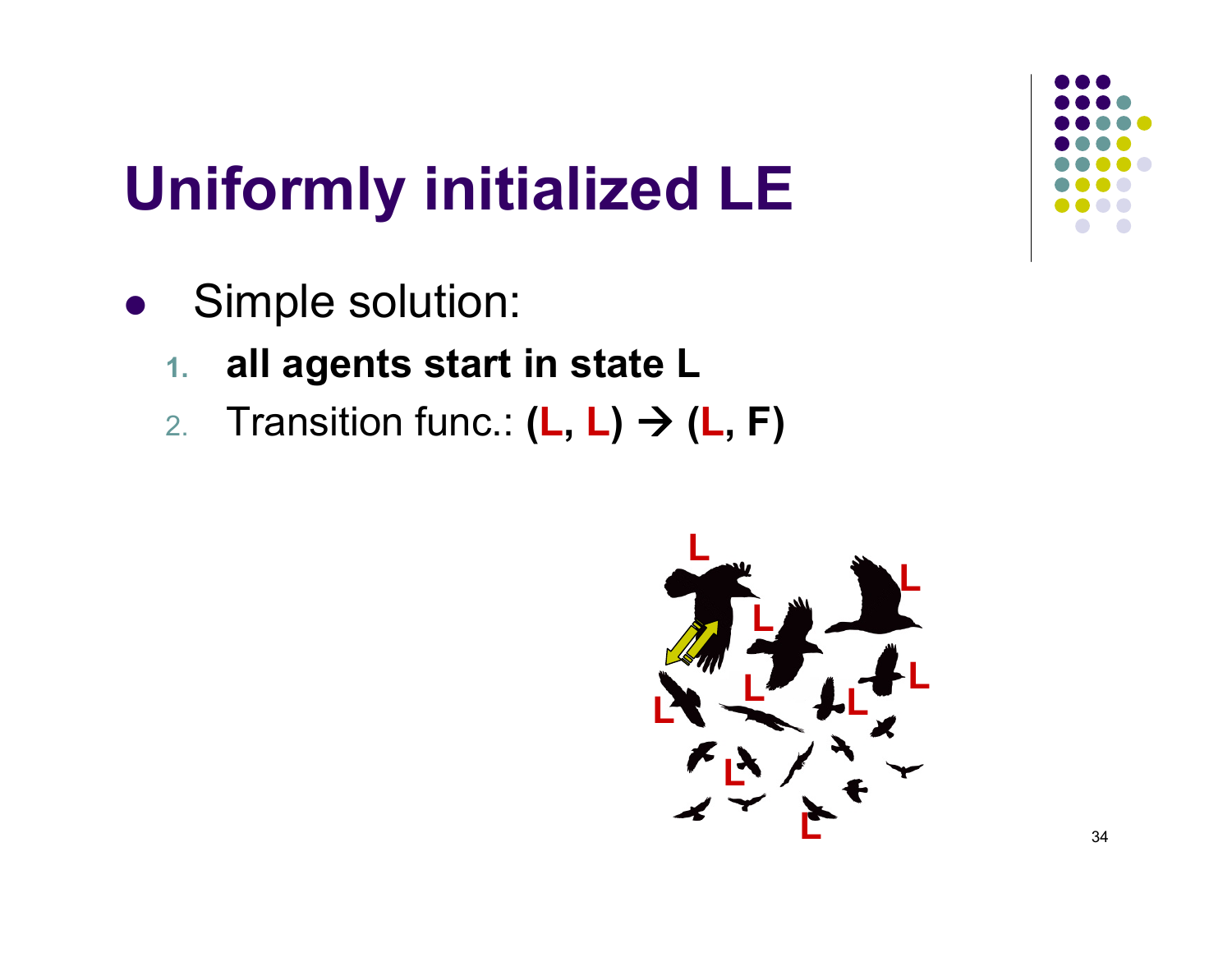- $\bullet$  Simple solution:
	- 1.all agents start in state L
	- 2.Transition func.: **( L, L) (L, F)**

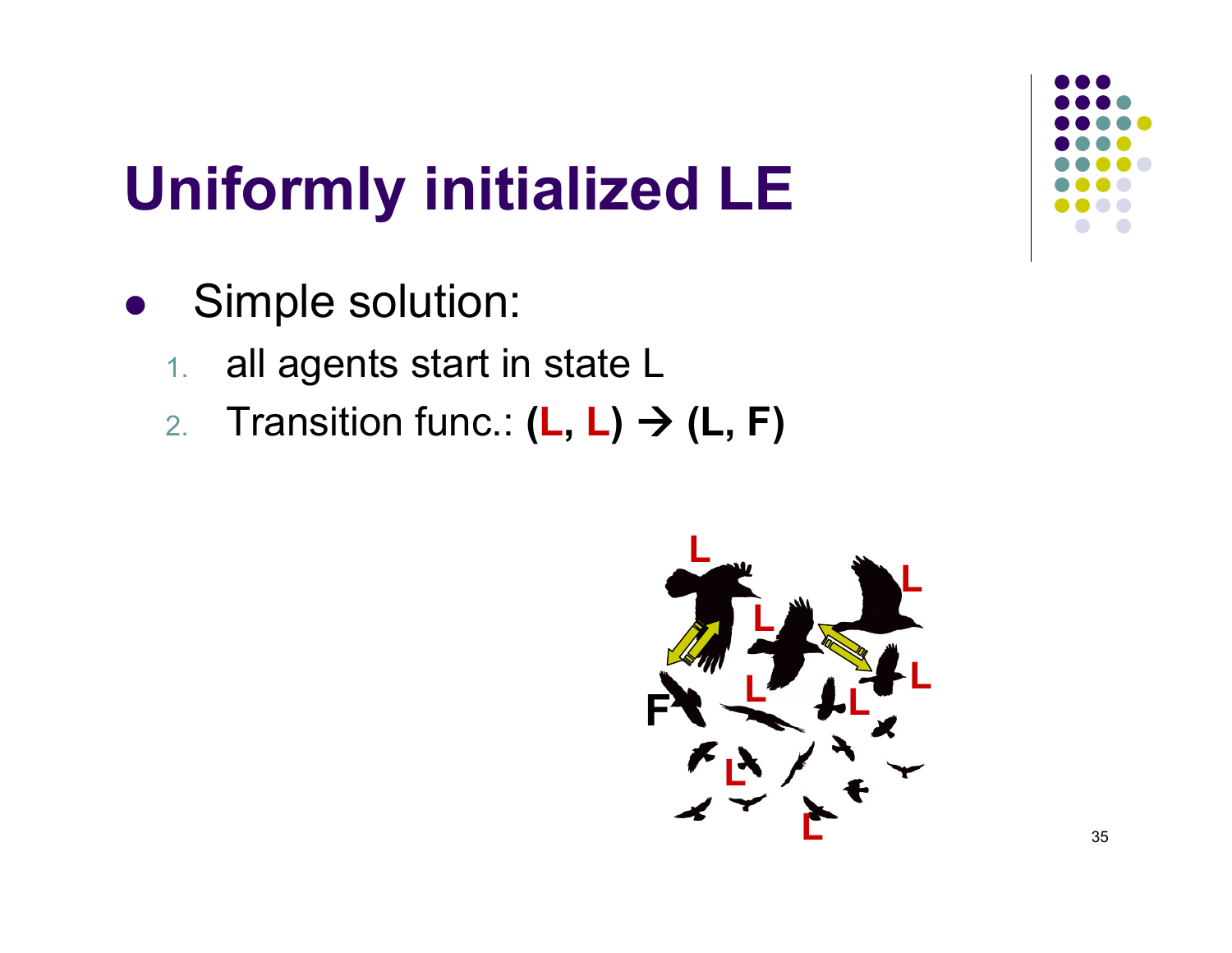- $\bullet$  Simple solution:
	- 1.all agents start in state L
	- 2.Transition func.: **( L, L) ( L, F)**

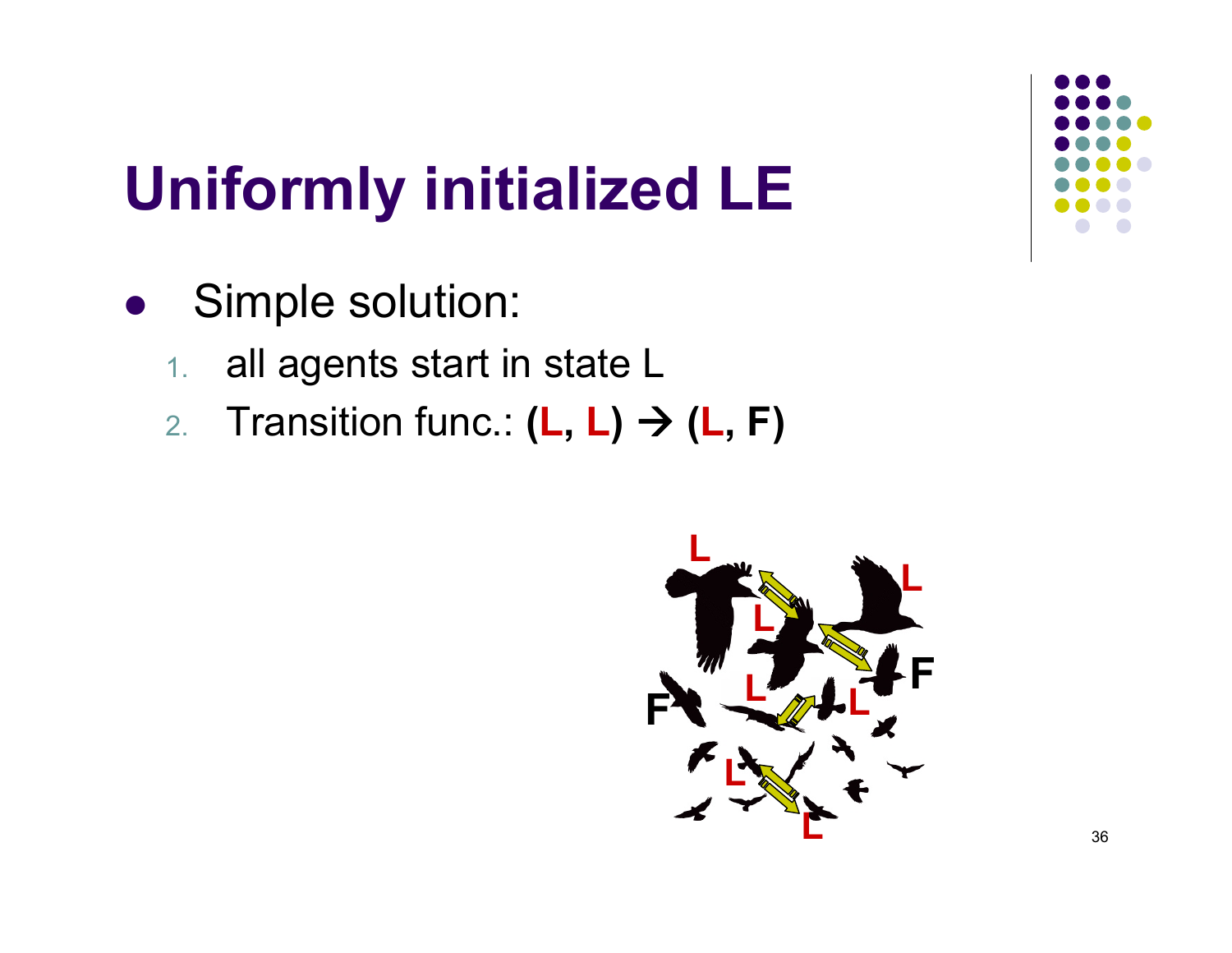#### $\bullet$ **Simple solution:**

- 1.all agents start in state L
- 2.. Transition func.: (L, L)  $\rightarrow$  (L, F)
- **3. stabilize** to a unique leader in L, **in O(N) time** (in expectation)
- $\bullet$  **With constant state space**  $($ and  $\leq \frac{1}{2}$  **log log N**), **provably takes (N) time**
	- $\bullet$  [D. Doty, D. Soloveichik: DISC'15], [D. Alistarh, J. Aspnes, D. Eisenstat, R. Gelashvili: R.L. Rivest: SODA'17]
- $\bullet$ **Solvable with O(log log N) states in optimal O(log N) time**
	- $\bullet$ [P. Berenbrink, G. Giakkoupis, P. Kling: STOC'20]

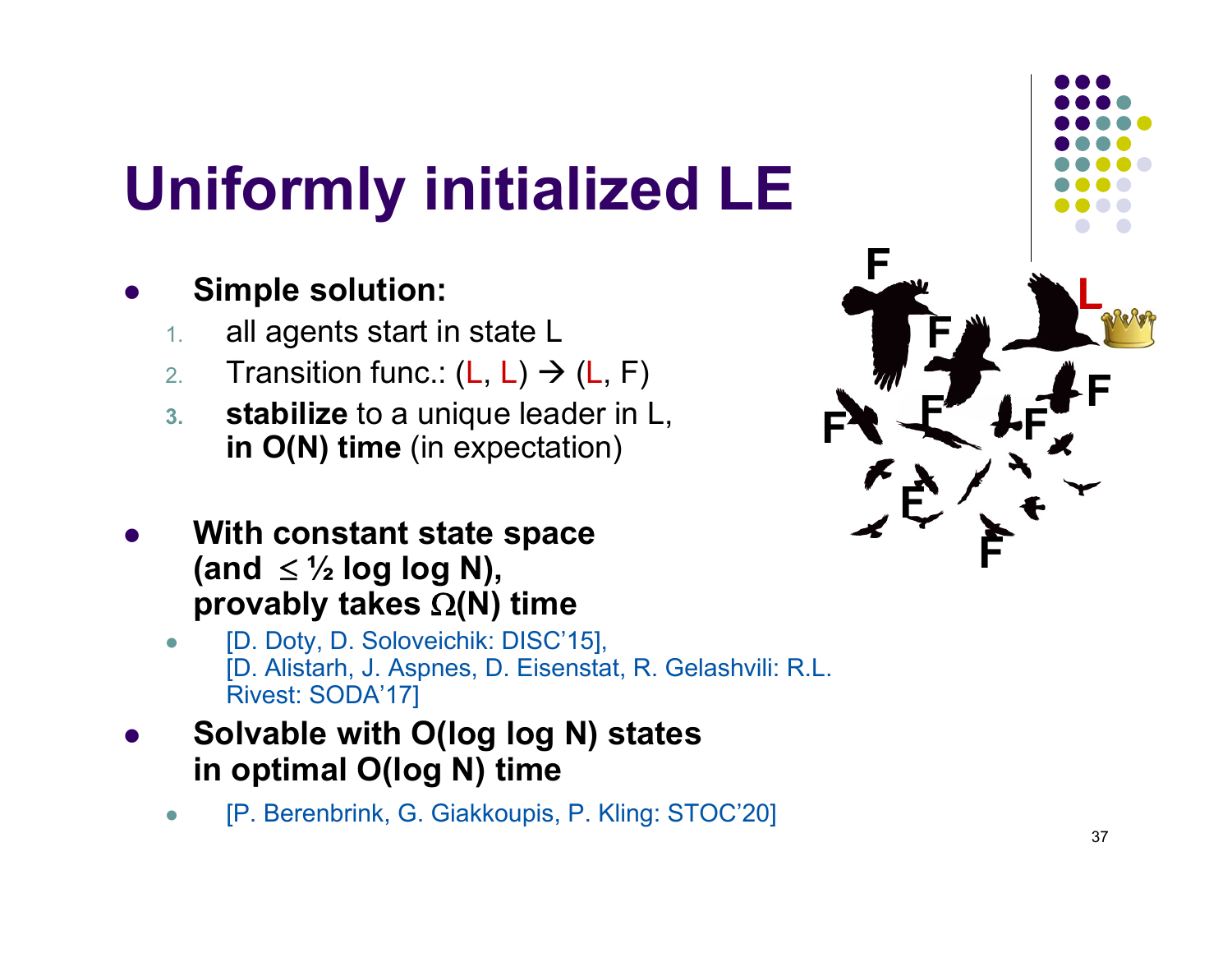# **Self-stabilizing LE (SSLE)**

**Motivation:** unreliable, hardly accessible devices, subject to any number of transient failures

*Self-stabilizing protocol:* starting from an **arbitrary configuration**, **stabilizes** (barring additional faults) with probability 1 to *correct configurations*

 Simple protocol **(L, L) (L, F) fails** from a conf. without L



#### $\blacktriangleright$ Requires  $\Omega$ (log N) time whp from



N-1 agents have to interact and become F  $(Q(log N)$  time, by the coupon collector argument)

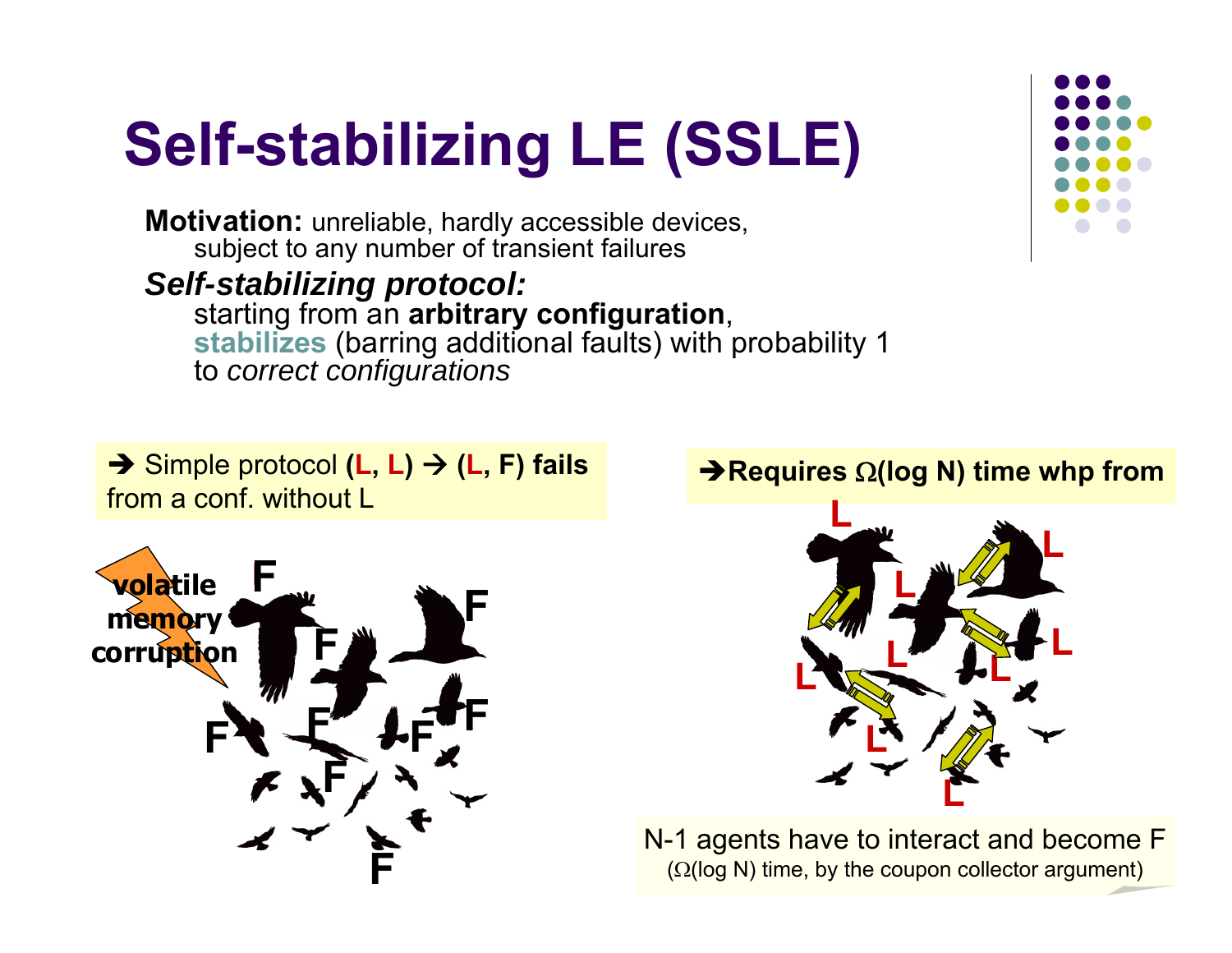# **Self-stabilizing LE (SSLE)**

**Motivation:** unreliable, hardly accessible devices, subject to any number of transient failures

*Self-stabilizing protocol:*

starting from an **arbitrary configuration**, **stabilizes** (barring additional faults) with probability 1 to *correct configurations*



**→ Requires ≥ N states and** *exact* **knowledge of N**

[S. Cai, T. Izumi, and K. Wada: TCS, 2012.]

**Stableconfiguration with N agents**

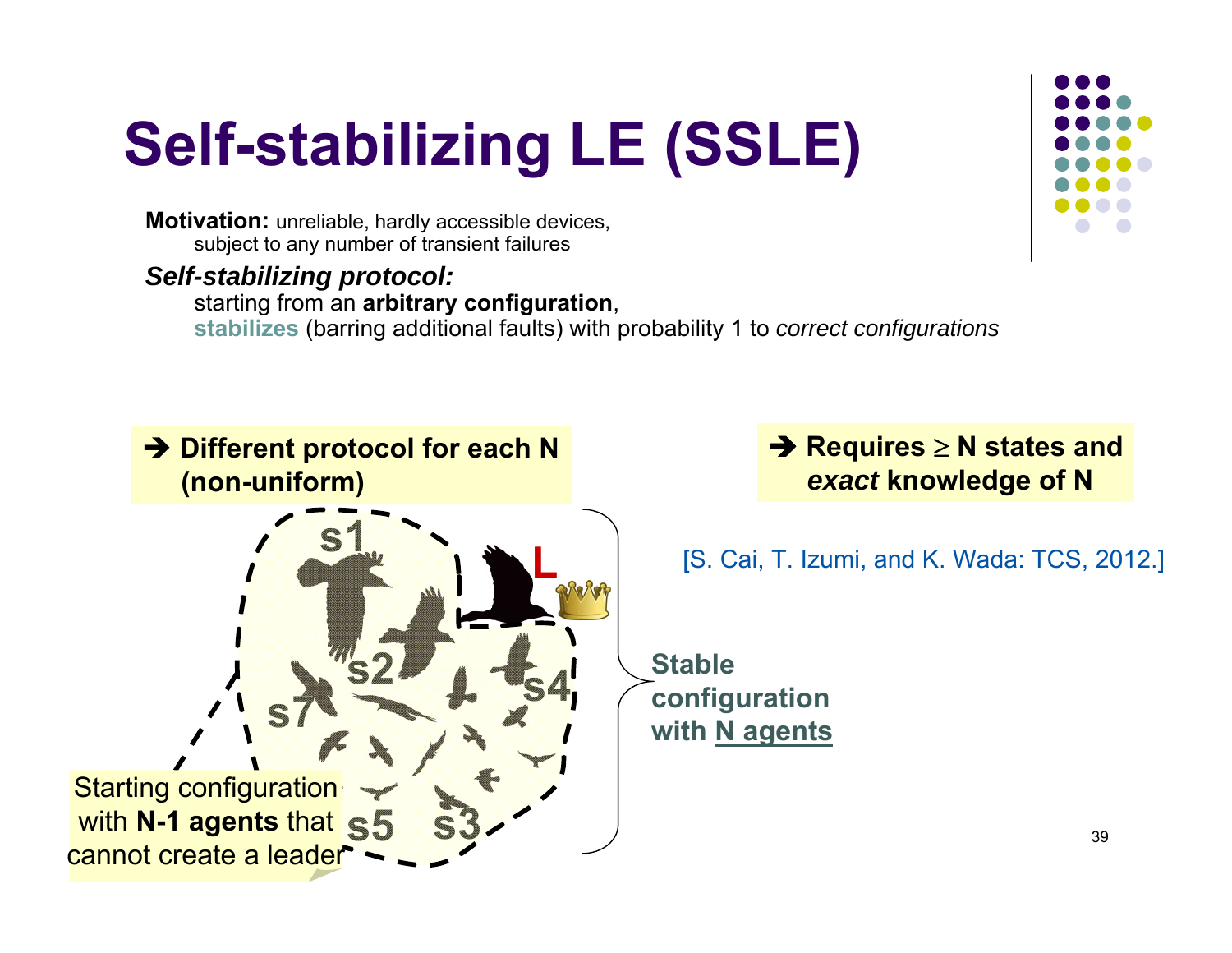#### **Simple Self-stabilizing LE** [S. Cai, T. Izumi, and K. Wada: TCS, 2012]

- **Agents' states { 0, …, N-1}**, **0** is a **leader** state
- **Transition** func.  $(s, s) \rightarrow (s, (s + 1) \text{ mod } N)$  for each state s



40 Solves strictly harder **Ranking problem** in **(N 2) parallel time**

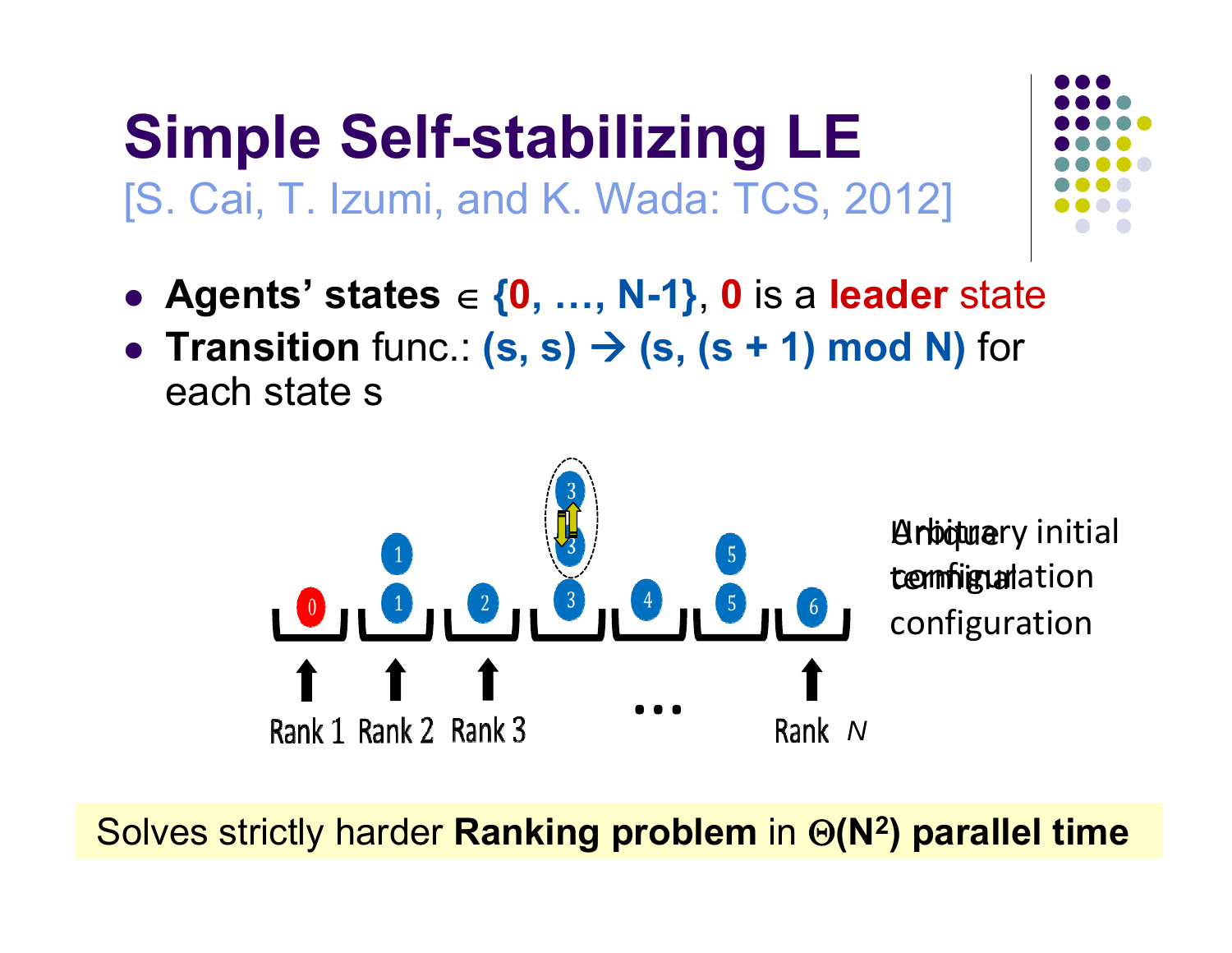## **Time-optimal (O(log n)) SSLE/Ranking**

• An agent is **Alter Collecting or Resetting.** 

#### **• When Collecting,** it has a **name {1, …, N 3 }** and a **roster** array to collect the other names

 $\bullet$  two agents merge their rosters during an interaction

or

 $\bullet$  the names are propagated by epidemics in O(log N) time

#### When **|roster| = N**, agent's **rank** is determined by the lexicographical order of its name in the roster





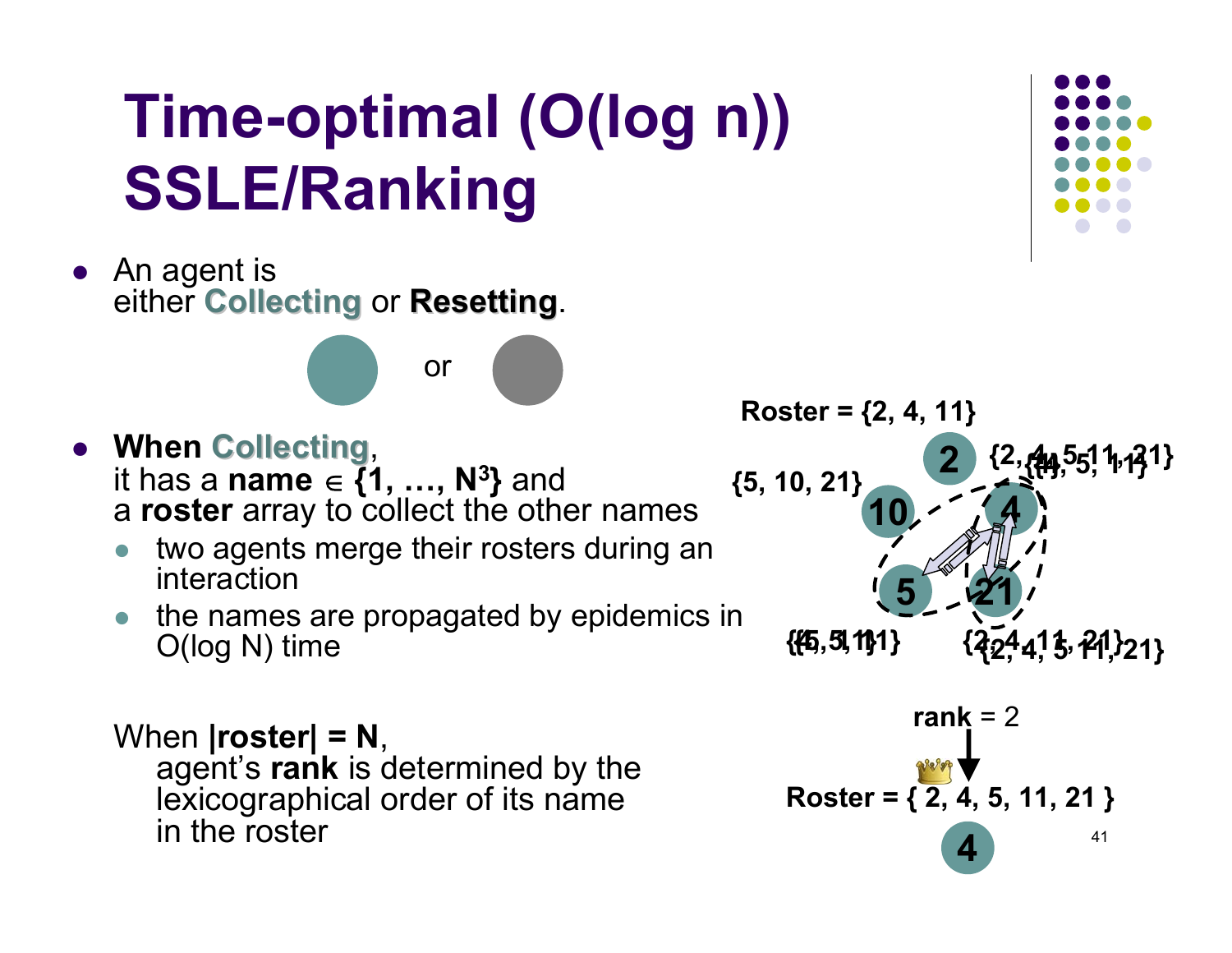## **Reset (1)**

**Reset** is triggered **if** an agent detects:



**2.Name collision error**

$$
4 \Leftrightarrow 4
$$

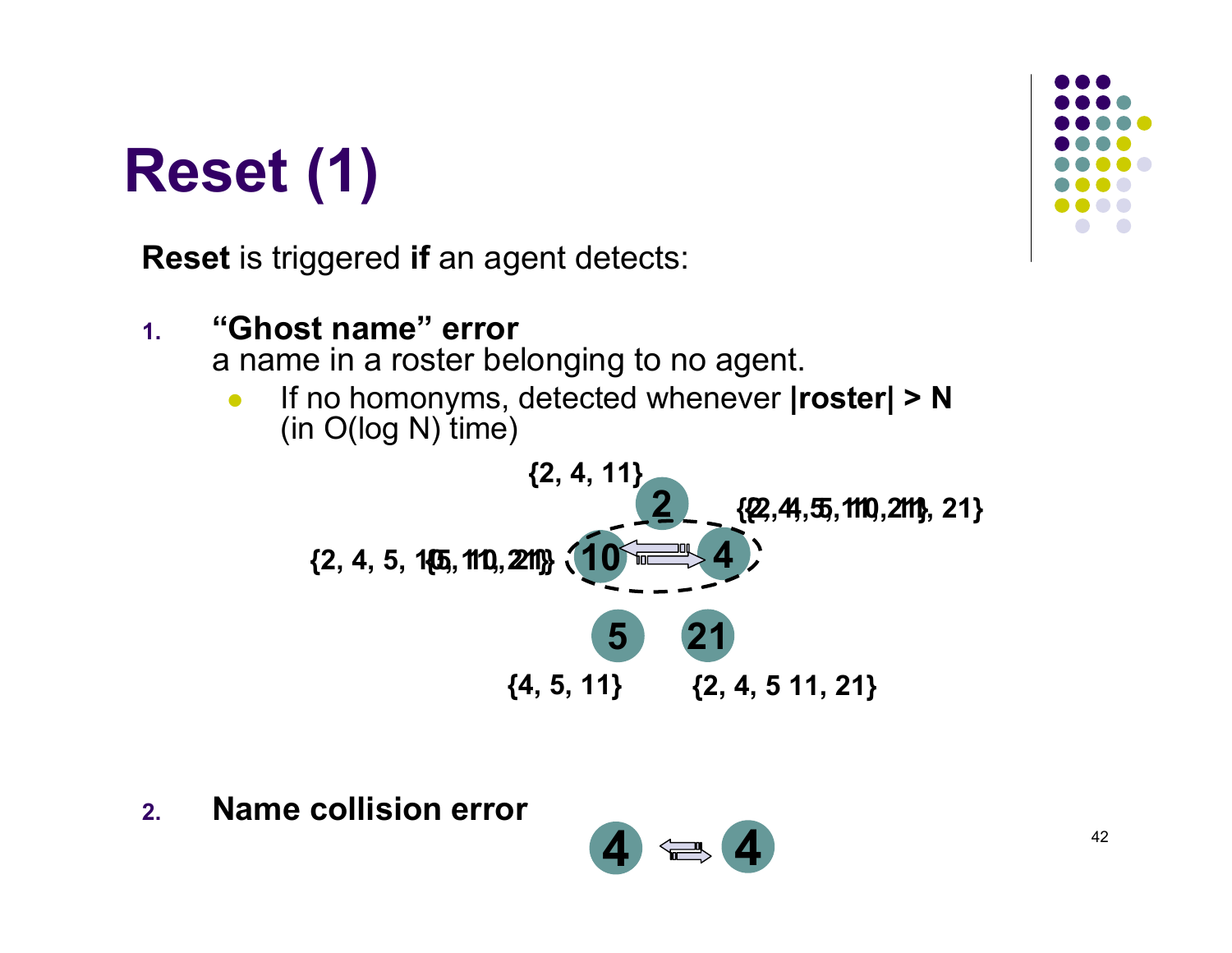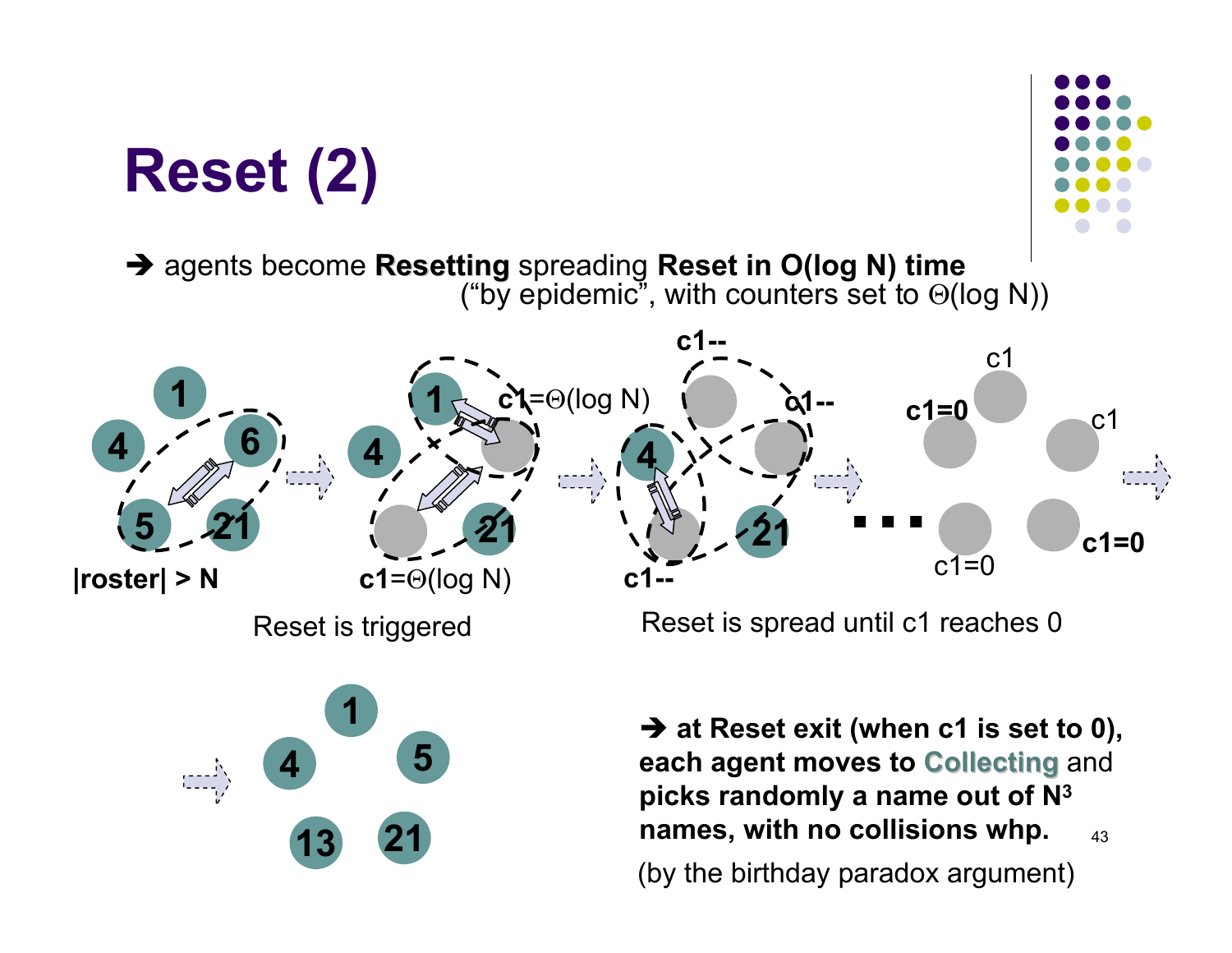## **Name collision detection**

- What if there are homonyms, and |roster| is never > N?
- A simple *direct detection* **takes (N) time.**
	- $\bullet$  requires direct interaction of two homonyms





#### **→ We use an** *indirect* **detection**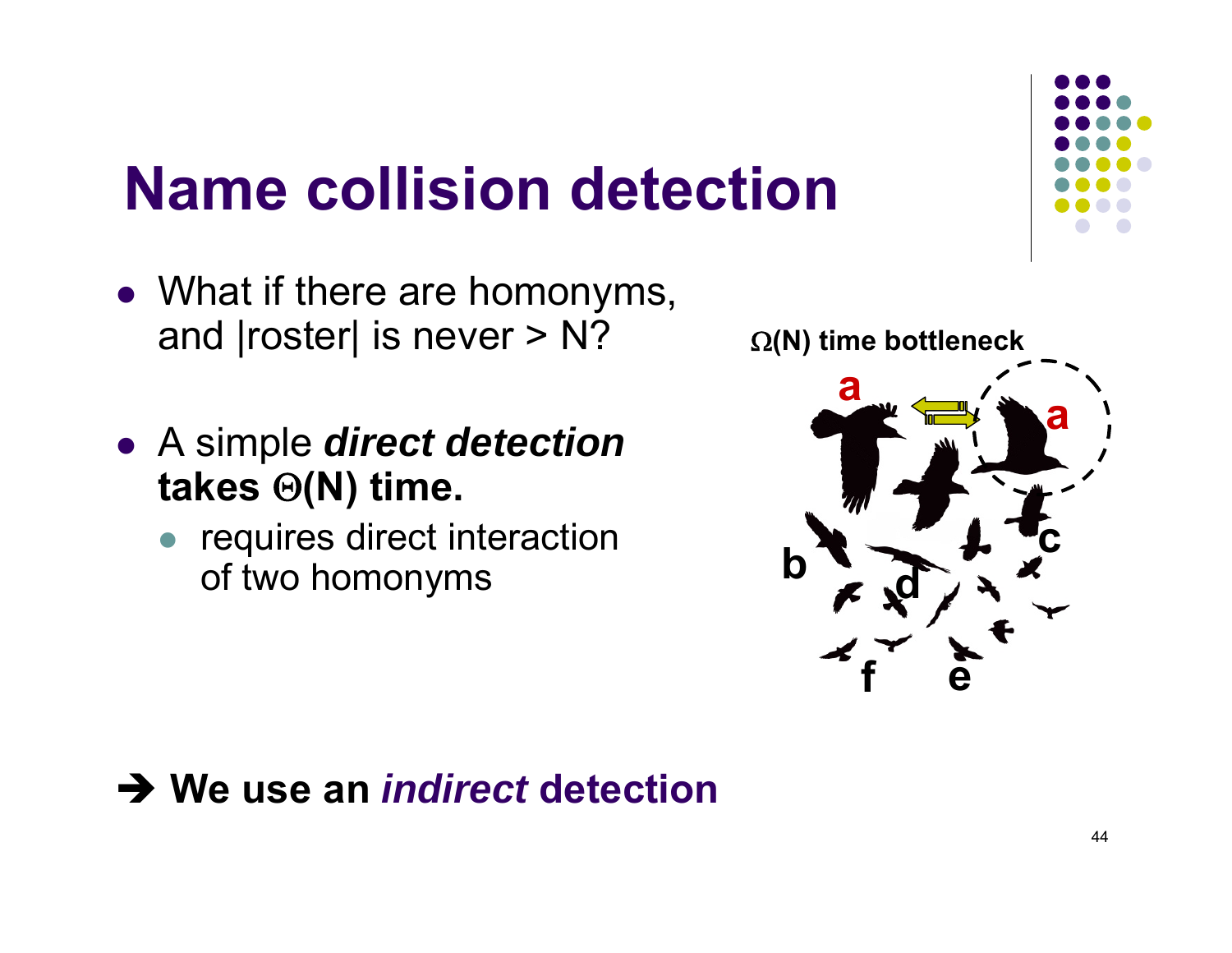

 $\rightarrow$  Safety: when all names are unique, all agents agree on the corresponding synch values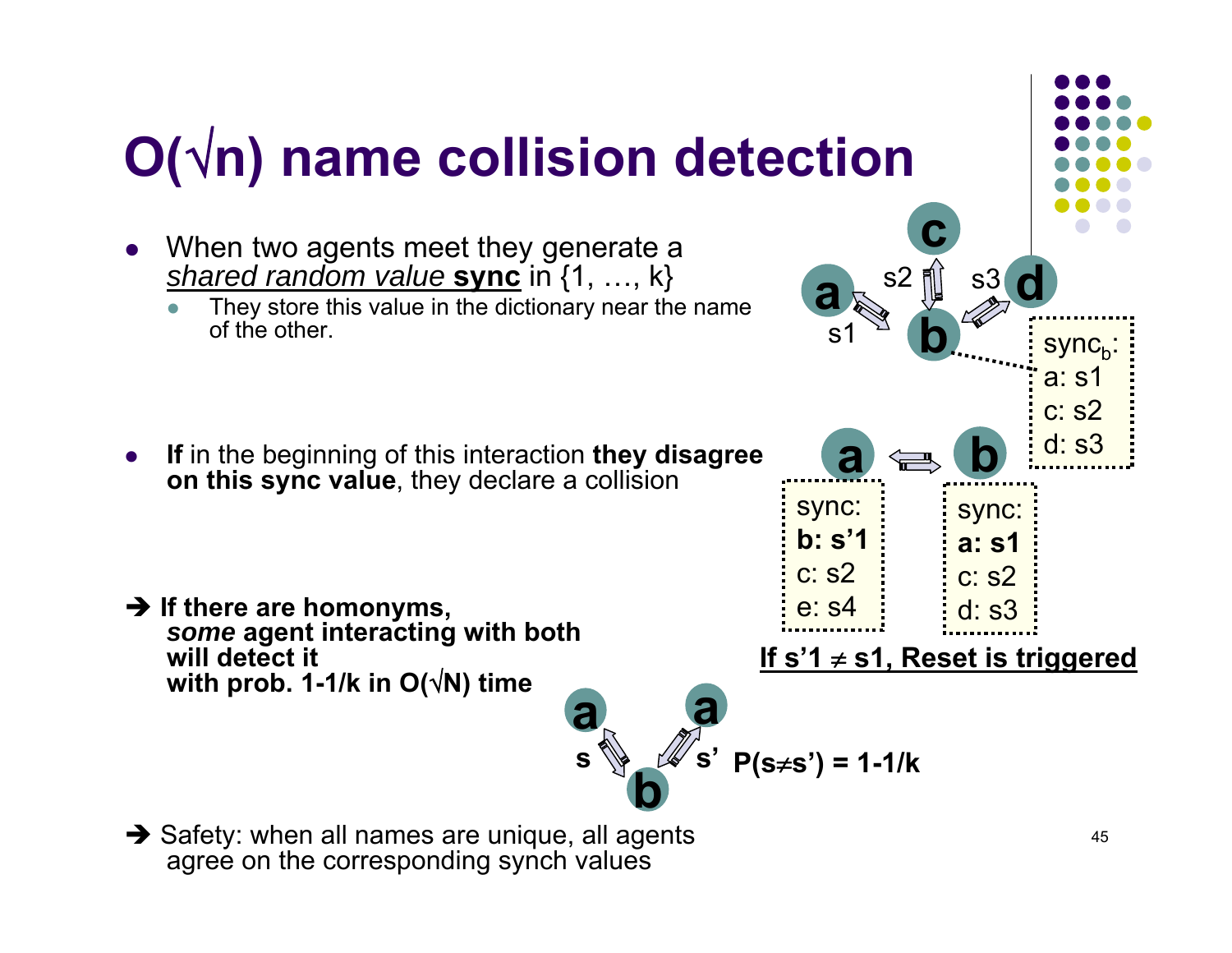## **O(log n) name collision detection**

- 
- Each agent x keeps **historical sync values** of other agents in a tree structure rooted in x ands.t. each path contains only unique names.
	- $\bullet$  **these root-to-leaf paths are historical chains of interactions with correspondingly generated sync values**

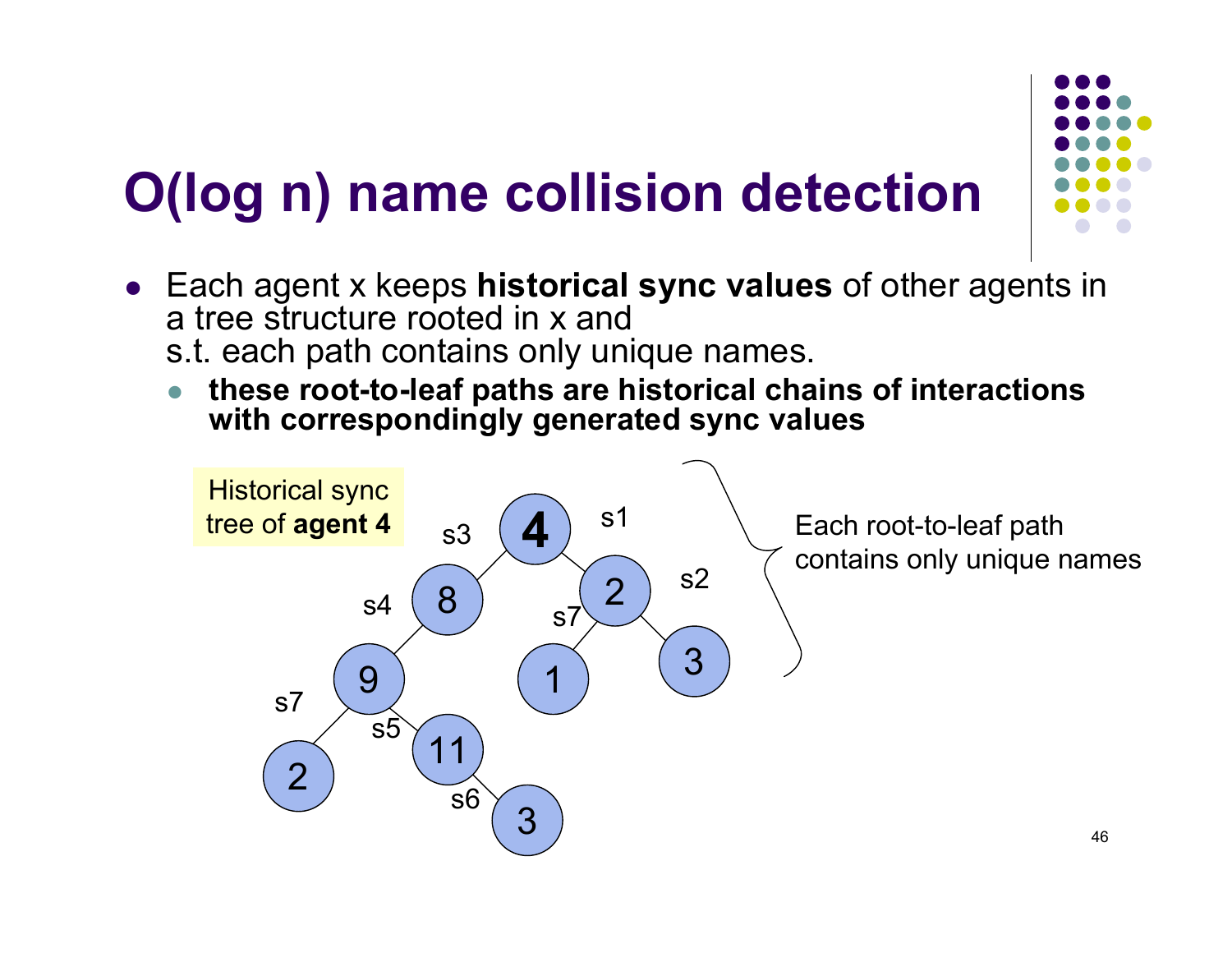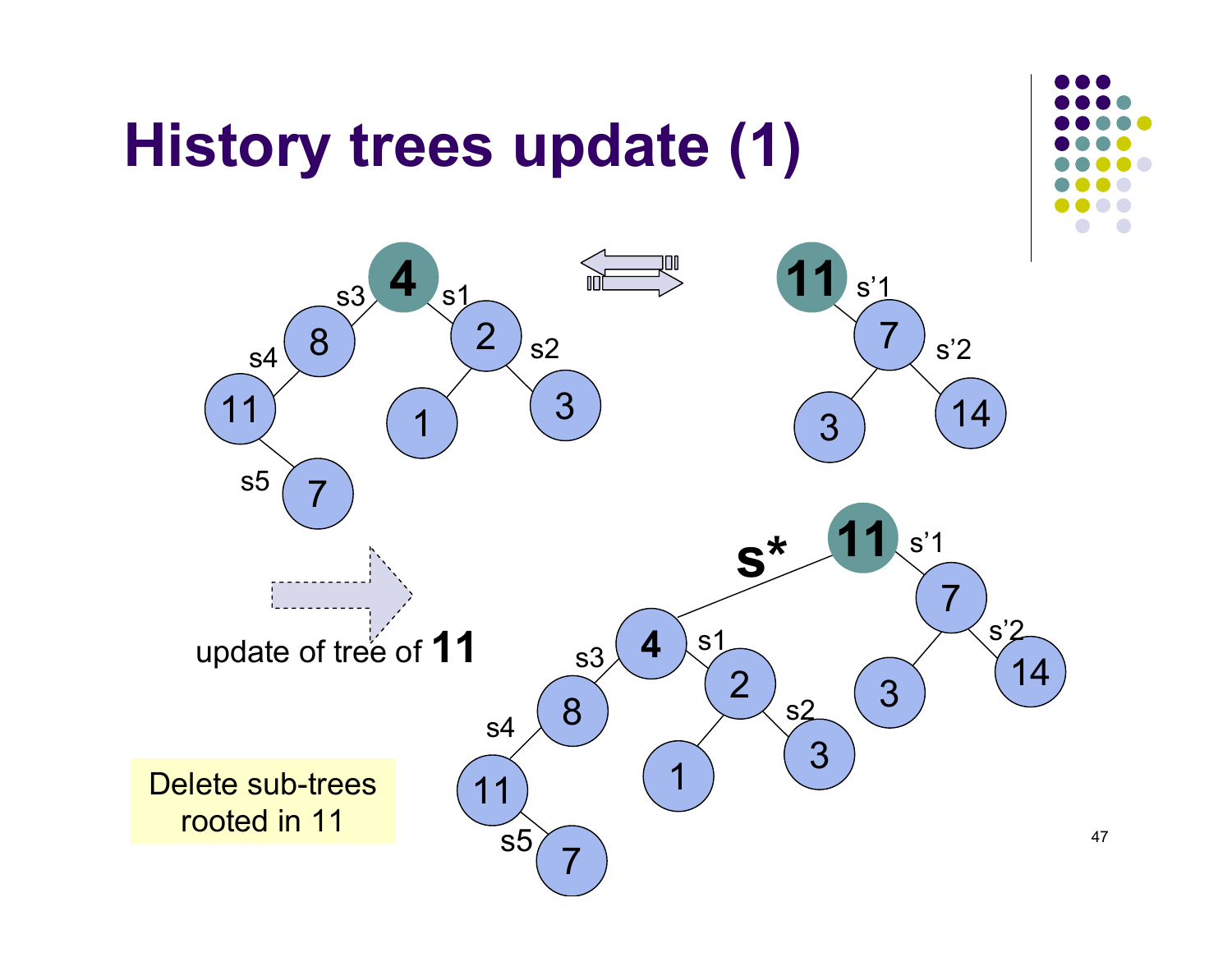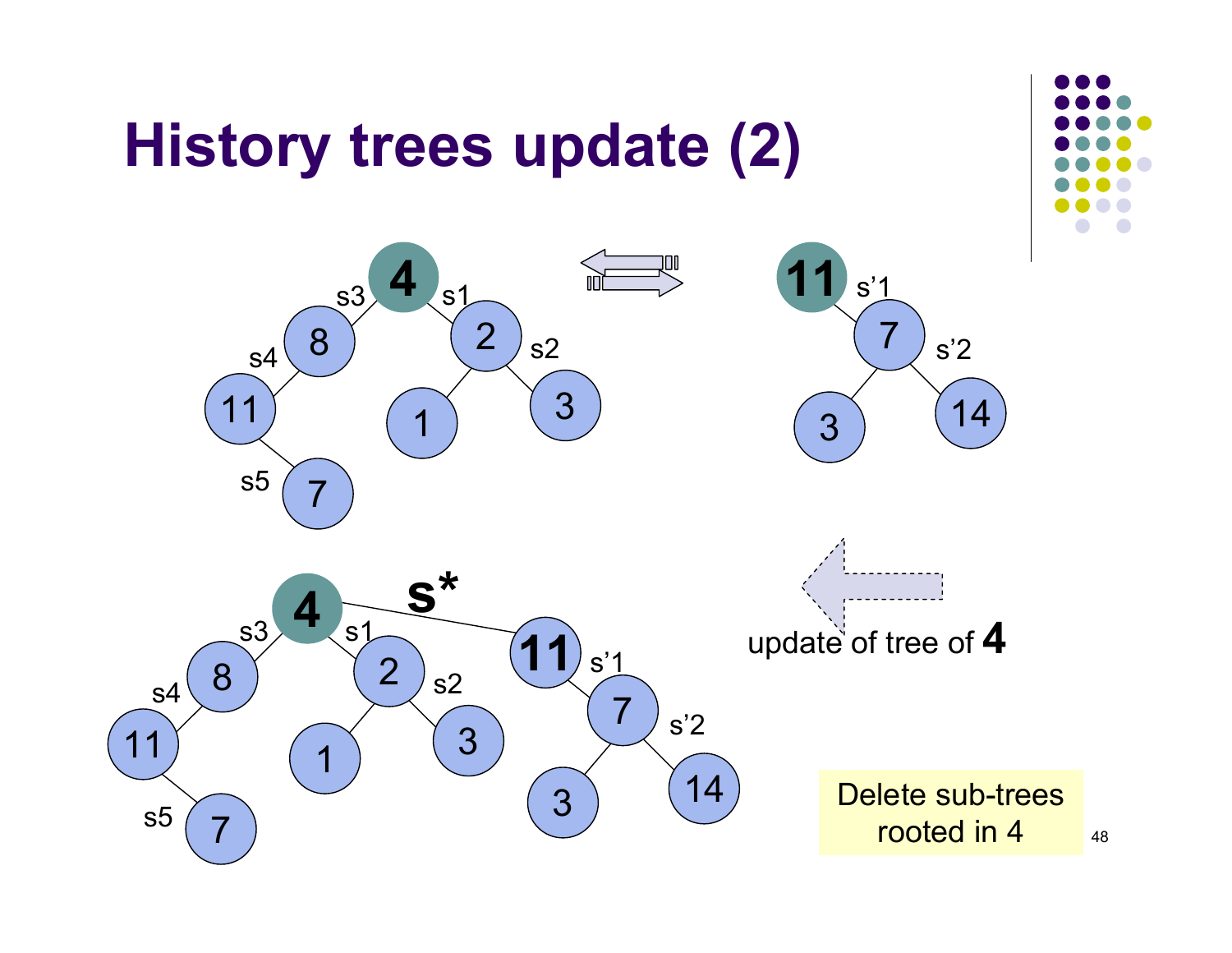### **Collision detection check**



In an interaction (a,b), **a (resp. b) checks every path p from the root that ends up by b** 

**(resp. a) and appears in a's (resp. b's) tree.**

**If at least for some i, si = s'i, there is no name collision in p**



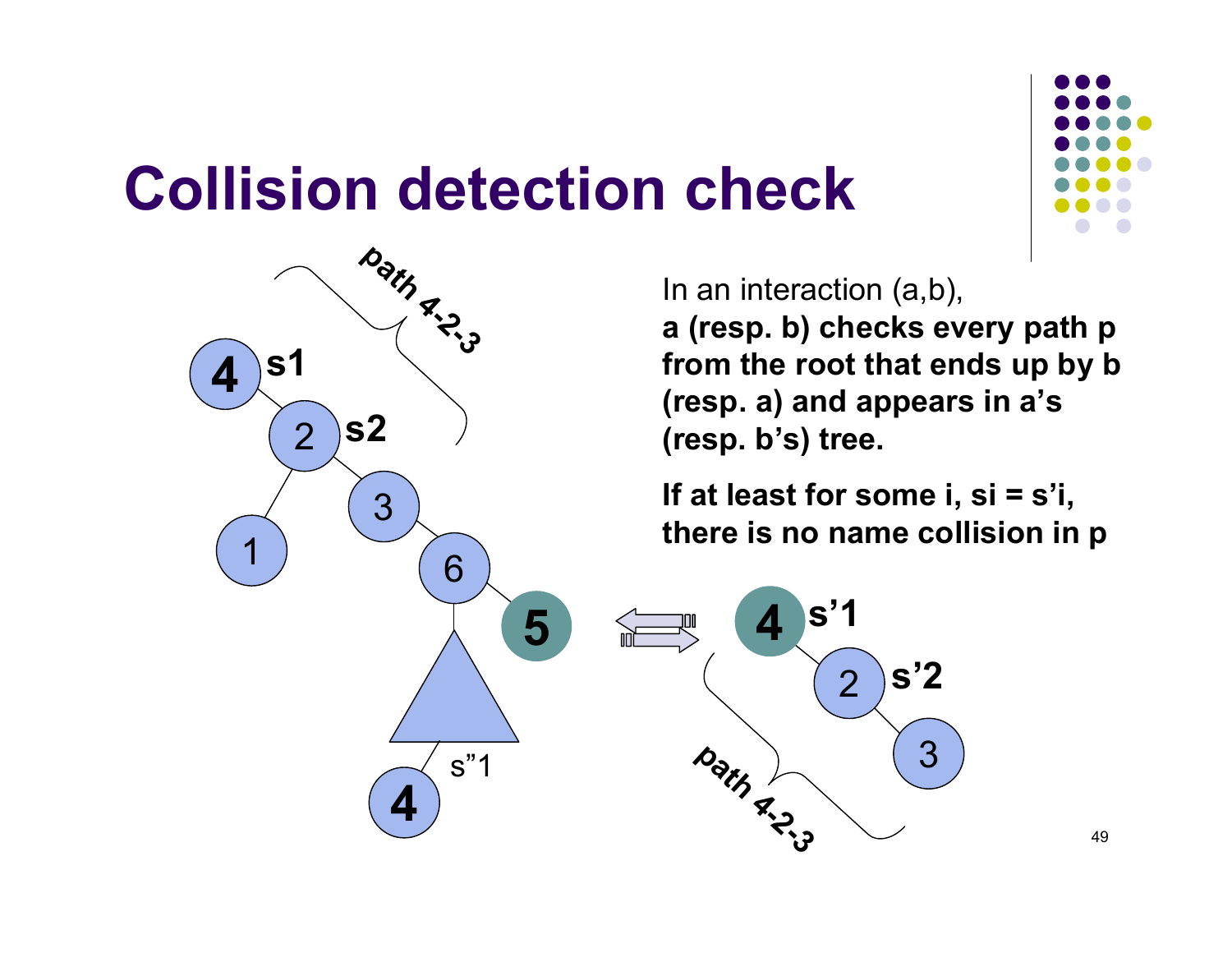## **Time and space analysis of the logarithmic time SSLE/Ranking**

#### **Time:**

- "Ghost names" are detected in O(log N), via roster ("epidemic") merges, when |roster|>N
- Name collision detection takes O(log N) time:
	- $\bullet$  It takes O(log N) time whp for some agent x to hear about two homonyms with corresponding history paths.
	- $\bullet$  An homonym will not have any common sync value on a common path, with constant probability.
- Reset takes O(log N)

#### **Space:**

History tree is the most costly

 $O(N^{\log N} \log N)$  bits = exp  $O(N^{\log N} \log N)$  states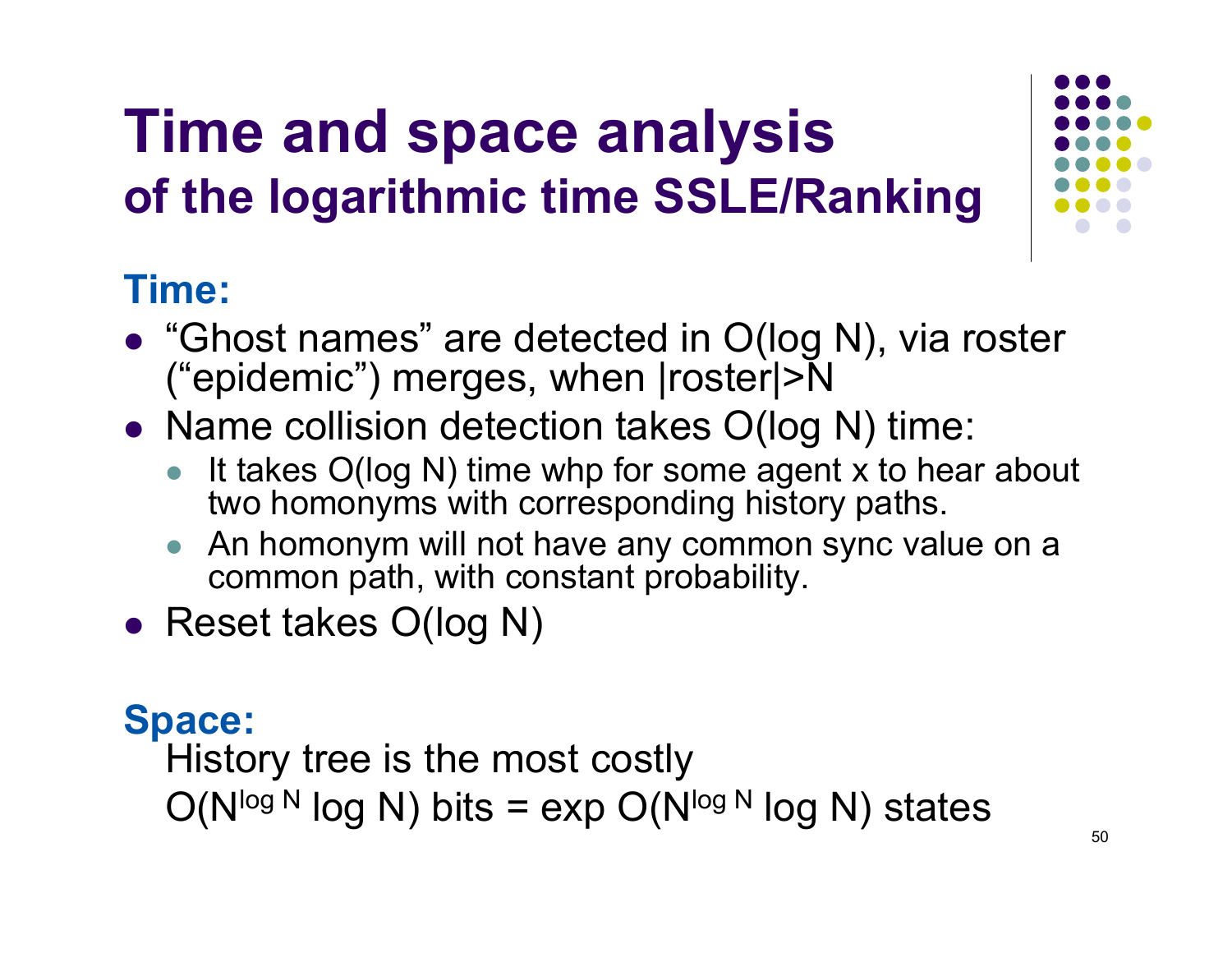## **Conclusion**

 $\blacksquare$ 



- $\bullet$ **Time and space optimal counting**
- $\bullet$ **Time optimal SSLE/ranking**
- **Self-stabilization is difficult in PP:**
	- $\bullet$  In complete graphs with constant memory, only constant (or some very particular) **functions** are computable

- $\bullet$  **SSLE** is impossible in complete graphs with constant memory and without N [Angluin, Aspnes, Fischer: ACMJ'08], [S. Cai, T. Izumi, and K. Wada: TCS'12]
- **SS counting and naming** under weak fairness are impossible without a leader (or other assumptions)

[Beauquier, Clément, Messika, Rosaz, Rozoy: DISC'07] [Beauquier, Burman, Sohier: DISC'19]

[Sudo, Shibata, Nakamura, Kim, Masuzawa: IEEE TPDS<sup>1</sup>21]  $\bullet$  **SS degree recognition** is impossible without the knowledge of N and of the # of possible interactions

<sup>[</sup>S. Mathur, R. Ostrovsky: SSS'21]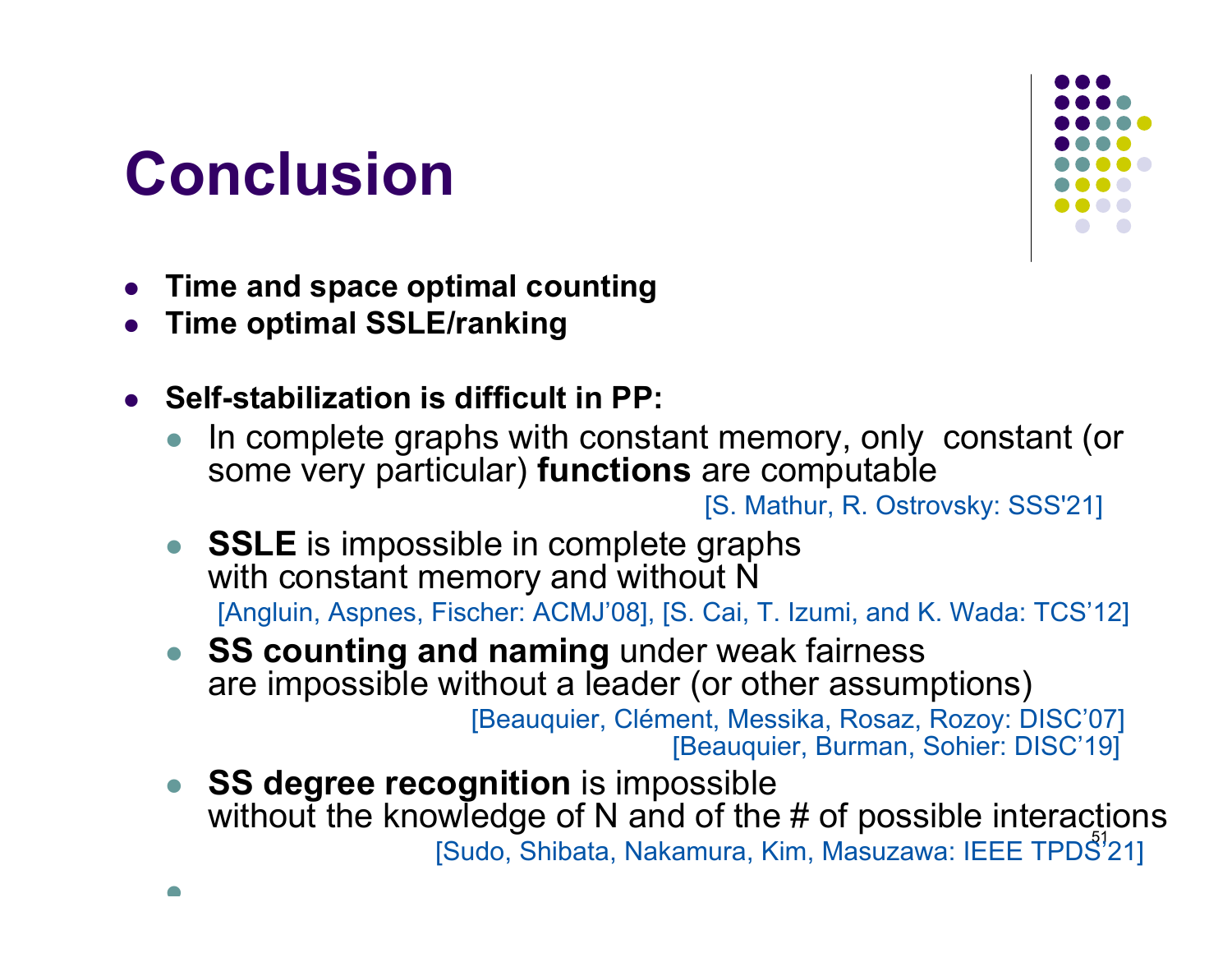### **PP Enhancements forSelf-stabilization**



- $\bullet$  **Limit the interaction topologie**: bounded degree graphs, simple families of graphs:
	- $\bullet$  coloring, orientation, spanning-tree [Angluin, Aspnes, Fischer: ACMJ'08]  $\bullet$ uniform Leader Election (LE) in rings, tori and regular graphs [Yokota, Sudo, Masuzawa: IEICE Trans. Fundam. Electron. Commun
- $\bullet$ **Partial synchrony**
- 0 **every agent meets all the others after a bounded number of into** - mutual exclusion, phase clock, self-stabilizing transformer dam. Electron. Communication r of interaction scheduling<br>er straction scheduling<br>adding action scheduling<br>to interaction synchronously):
	- $\bullet$ **synchronous handshakes** (all agents interact in randomly **a<sup>nd r</sup>unted by** synchronously):<br>periodic functions pairs interact in randomly chosen pairs synchronously): - periodic functions periodic functions [Lamani, Yamashita: TPNC'16]
	- $\bullet$ **k-wise interaction PP** [Xu, Yamauchi, Kijima, Yamashita: SSS'13]
- 0 **Reducing Uniformity: adding memory dependent on N, leader**
	- $\bullet$ • Ω(N) states and knowledge of N: SSLE (complete graphs) [Cai, Izumi, <u>N<sup>ov</sup>, <sub>O</sub>ry</u>
- $\bullet$  **(N) states and/or leader:** deterministic oscillators, uniform bipartition, counting, naming **reducing uniformity: more memory, leader**

[Yasumi, Ooshita, Yamaguchi, Inoue: IEICE Trans.'19] [Cooper, L. T. K. W. Neg, Yamashita,

Yamauchi: IC'17], [BBCS DISC'15; ABBS OPODIS'16; BBS DISC'19]

 $\bullet$ **Mediated PP** (add shared memory for every pair of agents): SSLE

[Mizoguchi, Ono, Kijima, Yamashita: DC'12]

[BB OPODIS'11, BB DCOSS'10, BBK TCS'11]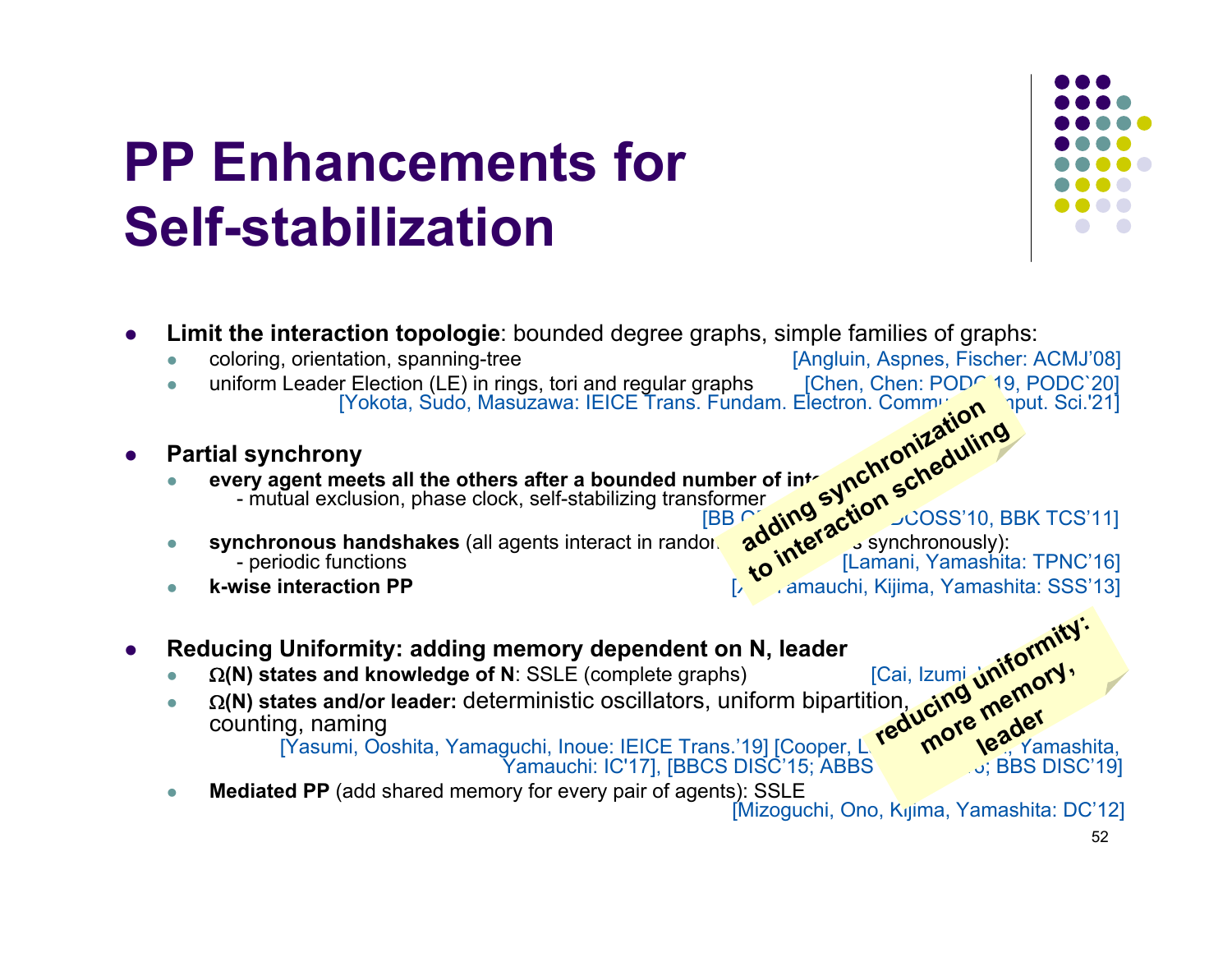

### **Relaxed self-stabilization**

#### **Loosely-stabilizing LE** with upper bound U on N and

- $\bullet$  stabilizing in polylog(N) time, but not forever - with poly(N) holding time [Sudo, Ooshita, Kakugawa, Masuzawa, Datta, Larmore: TCS'20]
- $\bullet$ • with  $exp(N)$  holding time: stabilization  $\Omega(UN)$  and  $\Omega(U)$ states are necessary and sufficient [Izumi: SIROCCO'15]